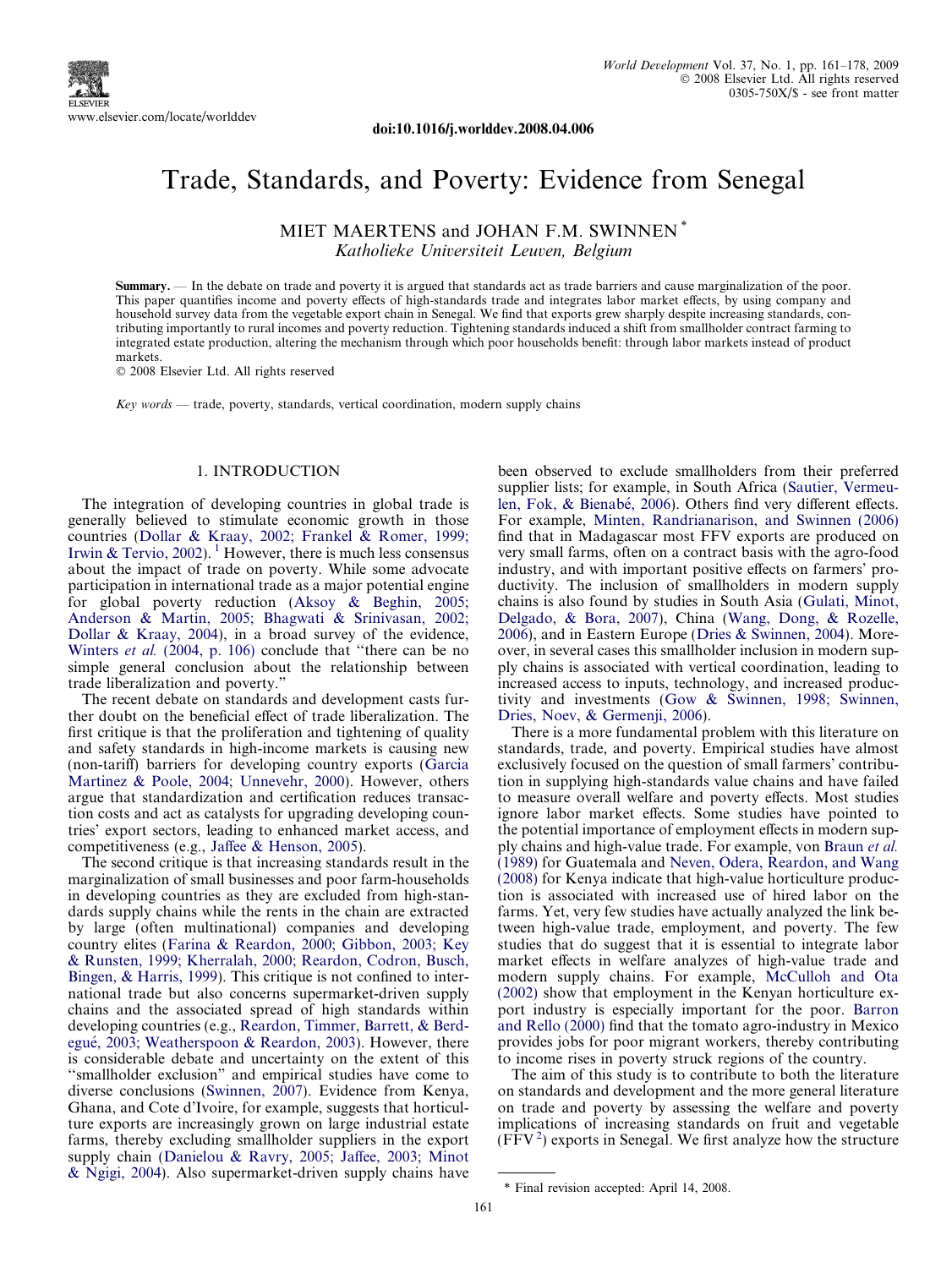of the FFV export supply chain in Senegal has changed in response to tightening food standards and then investigate how this has affected welfare of poor households. Our study uses household level data to assess the poverty effects of FFV trade. In doing so, we attempt to contribute to filling the empirical gap identified by Winters et al. [\(2004, p. 107\)](#page-15-0) who conclude that ''there is relatively little empirical evidence about the effects of trade ... on poverty dynamics at the household level, and on how households respond to ... potential opportunities." Our approach is also in line with [Srinivasan and Bhagw](#page-15-0)[ati's \(2001\)](#page-15-0) argument that more convincing evidence may be derived from country case studies than from cross-country regressions.

High-standards FFV exports from Senegal is a particularly relevant case for a number of reasons. First, Sub-Sahara Africa is the region generally considered most lagging in global market integration and poverty reduction. Second, FFV is one of the most dynamic export sectors, especially for developing countries where they have grown importantly in recent years—from 14% of total food exports in 1980 to 22% in 2000 ([Aksoy, 2005](#page-14-0)). Given the intensity of land and unskilled labor in this sector, the longer cultivation periods in tropical countries, and export incentives such as preferential trade agreements, developing countries have been able to capture a significantly increased share of world FFV trade ([Diop &](#page-14-0) [Jaffee, 2005\)](#page-14-0). Third, FFV exports are increasingly confronted with tightening food standards—arising from public legislation as well as from private multinational companies who increasingly dominate world trade ([Maertens & Swinnen,](#page-15-0) 2007; Reardon & Berdegué, 2002).

To measure the poverty and welfare impacts of high-standards horticulture exports in Senegal we use a unique dataset compiled from extensive data collection at different levels. First, we collected statistics on horticulture production and exports from existing data sources and conducted a series of qualitative interviews with local experts. Second, in April 2005, we conducted quantitative and structured interviews with nine of the 20 horticulture exporting companies in the main horticulture zone Les Niayes from where the large majority of FFV exports originates. Third, in the period August–September 2005, we organized a large survey among farm-households in this region.

Our study yields several important findings. First, we find that FFV exports from Senegal to the EU have increased sharply over the past decade, despite increasing food standards in the EU. Second, these FFV exports contribute to poor household incomes in the FFV producing regions. Third, tightening food standards induced structural changes in the supply chain, including a shift from smallholder contract-based farming to large-scale integrated estate production. Fourth, despite these changes, the welfare implications of high-standards FFV export production for rural households are found to remain strongly positive. Supply chain restructuring has altered the mechanism through which local households benefit: increasingly through labor markets instead of through product markets. Fifth, this induced change in the mechanism of income gains guarantees an equitable distribution of the gains within rural communities as the poorest benefit relatively more from working on large-scale agro-industrial farms than from contract farming.

The structure of the paper is as follows: In the next section we describe FFV exports from Senegal and the increasing EU standards. Section 3 deals with standards-induced structural changes in the export supply chain. We look at household participation in the chain and overall welfare implications of this participation—in terms of income and poverty—in Section 4. A comprehensive econometric analysis of the income and poverty effects is presented in Sections 5 and 6. In a final section, we present the main conclusions and implications.

## 2. HORTICULTURE EXPORTS FROM SENEGAL

#### (a) Increasing exports

The horticulture sector plays a central role in Senegal's export diversification strategy toward high-value commodities. FFV exports increased sharply over the past 15 years: from 2,700 ton in 1991 to 16,000 ton in 2005 (Figure 1). The period of the sharpest growth was after 1997 when the export of French beans alone increased from 3,000 ton to almost 7,000 ton. French beans (FB) represent almost half (42%) of the total FFV export volume aside from other major crops including cherry tomatoes (23%) and mangoes (16%). Apart from some small volumes exported to neighboring countries, FFV are exported to the EU; in particular to France  $(40\%)$ , the Netherlands (35%), and Belgium (16%). Senegal ranks fourth as African supplier of beans to the EU, after Morocco, Egypt, and Kenya ([Eurostat, 2006](#page-14-0)).

The production of French beans for export is concentrated in the region Les Niayes—an area along the North Coast of Dakar—while the production of cherry tomatoes is concentrated in the delta of the Senegal River valley, close to the Mauritanian border. Yet, ongoing investments in other regions—often supported by government and donor-funded projects—are expanding the horticulture export sector to a larger area.

## (b) Increasing standards

The FFV sector in Senegal experienced accelerated export growth during a period when food standards increased substantially. FFV exports to the EU now have to satisfy a series of stringent public and private quality and safety standards. EU legislation imposes (1) common marketing standards for  $FFV; (2)$  sanitary and phytosanitary (SPS) measures; (3) general hygiene rules based on HACCP control mechanisms; and (4) traceability standards. The latter two requirements came into force with the General Food Law of 2002. Traceability implies that EU food companies have to document from/to



Figure 1. Export volume (thousand ton) horticulture products from Senegal, 1991–2005. Source: data from ONAPES – Organisation National des Producteurs Exportateurs de Fruits et Légumes de Sénégal (2005).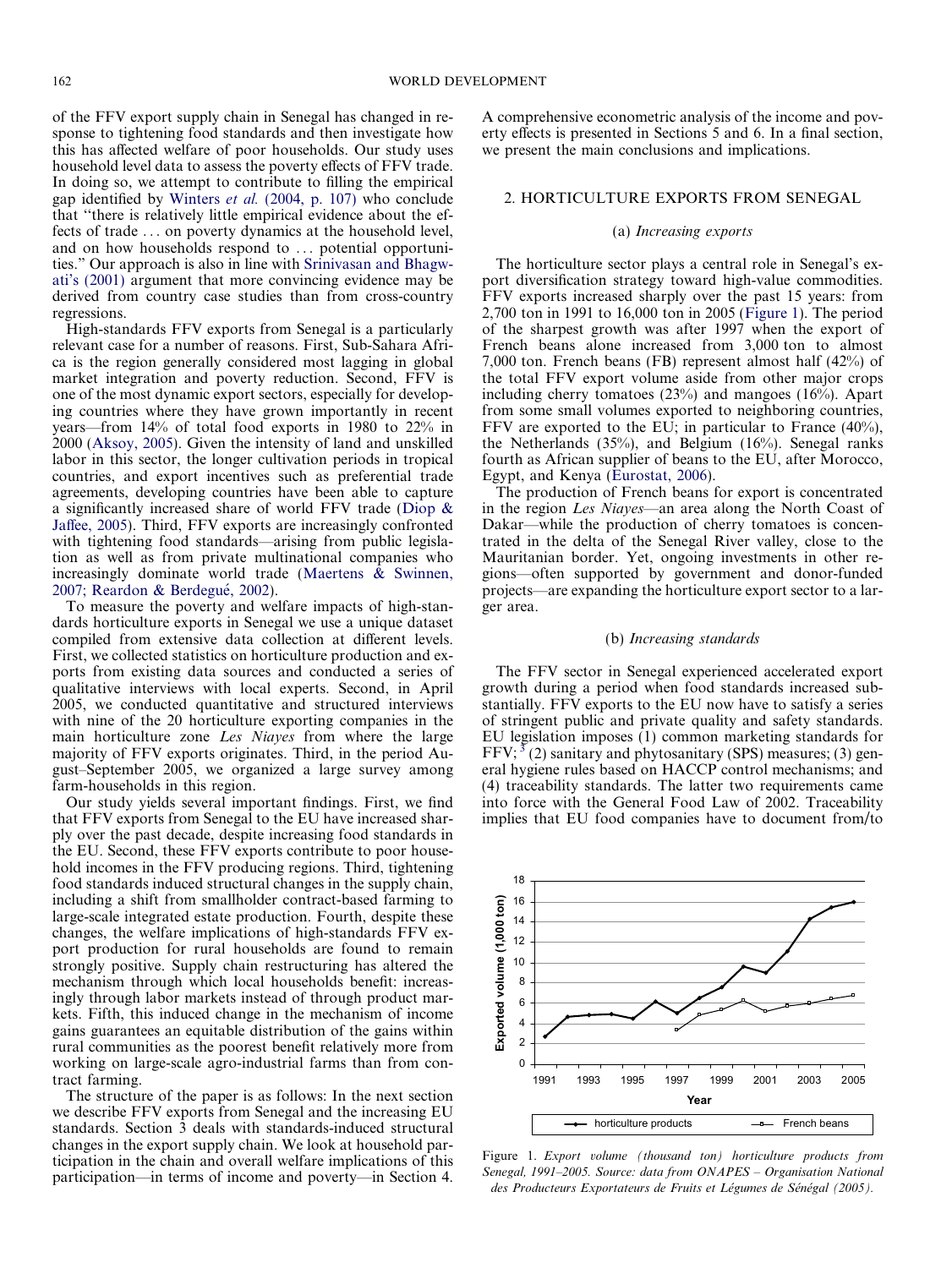<span id="page-2-0"></span>whom they are buying/selling produce such that products can be traced back to their origin in case of food safety problems. Also SPS measures became much more stringent; for example, decreasing tolerance for chemical residue levels, <sup>4</sup> treatment of wooden packaging material (since 2005), and maximum levels of contamination by heavy metals (since 2002).

Moreover, in addition to increasing public standards, many large trading and retailing companies have engaged in establishing private food standards that are even stricter. For example, the Euro-Retailer Produce Working Group (Eurep) has engaged in adapting food quality and safety standards into the EurepGAP certification protocol. On top of public traceability regulations that apply within the EU, they require complete traceability throughout the chain up to the level of overseas producers. Agri-food businesses in the EU increasingly require such private certification from their suppliers.

Despite these increasing standards, Senegal has been able to increase horticulture export earnings—as was also the case for, for example, Kenya [Jaffee \(2003\).](#page-14-0) This proves that tightening standards do not necessarily undermine the competitive position of developing countries in international agricultural markets. The [World Bank \(2004\)](#page-15-0) argues that the development of a certification scheme and validation of the label *Origine Sénégal* has played an essential role in raising the quality and standards of Senegalese FFV, and thereby realizing export growth.

# 3. STRUCTURAL CHANGES IN THE EXPORT SUPPLY CHAIN

Many studies have documented important structural changes in the supply chains of FFV for export (or for supermarkets) in developing countries. These changes include increased levels of consolidation with fewer and larger firms and producers, and increased levels of vertical coordination in the chains. Most notable is the ongoing shift from smallholder contract-based production to large-scale integrated estate production; documented, for example, by [Jaffee \(2003\)](#page-14-0) for Kenyan vegetable exports, [Minot and Ngigi \(2004\)](#page-15-0) for FFV exports from Cote d'Ivoire, and [Danielou and Ravry \(2005\)](#page-14-0) for pineapple exports in Ghana. Increasing quality and safety requirements are usually mentioned as a major driving factor behind the observed supply chains restructuring. French bean export from Senegal is a similar case of standards-induced consolidation and vertical coordination.

Changes in EU standards put pressure on FFV exporters in Senegal to stay up to date with the changing requirements and to make additional investments for compliance. The growing demands also increase the need for tighter coordination and have led to important structural changes in the FFV export supply chain in Senegal, with major implications for Senegalese farmers. Key structural changes are (1) increased consolidation at the level of the agro-exporting industry as well as at the level of the primary producers; and (2) increased vertical coordination with downstream buyers in the EU as well as with upstream suppliers. This translates into a decreasing volume of French beans that is procured from small farmers and an increase in vertically integrated estate production.

We document and analyze these structural changes in more detail with quantitative information from interviews with nine FFV exporting companies in the research region. Our company sample constitutes a mixture of firms recently entering the market and older firms, a mixture of smaller and larger

Table 1. Characteristics of selected horticulture exporting companies

| Company name    | Export volume<br>(ton), 2004 |                        | Year entering<br>FB export | Foreign<br>ownership |
|-----------------|------------------------------|------------------------|----------------------------|----------------------|
|                 | FR <sup>a</sup>              | Other FFV <sup>b</sup> |                            |                      |
| Soleil Vert     | 800                          | 1,100                  | 2000                       | 80%                  |
| Sepam           | 883                          | 1,410                  | 1992                       | 0                    |
| Master          | 68                           | 0                      | 1989                       | 0                    |
| Baniang         | 80                           | 150                    | 1999                       | 51%                  |
| Agriconcept     | 100                          | 80                     | 2002                       | 0                    |
| ANS interexport | 64                           | 0                      | 2001                       | 0                    |
| Pasen           | 30                           | $\theta$               | 2000                       | 0                    |
| Agral export    | 180                          | 0                      | 1992                       | 0                    |
| <b>PDG</b>      | 173                          | 239                    | 1993                       | 0                    |

<sup>a</sup> FB: French beans.

<sup>b</sup> FFV: Fresh fruits and vegetables.

exporter, and includes two firms with a majority share of foreign ownership;  $5$  jointly representing almost  $40\%$  of the exported volume French beans (Table 1).

#### (a) Increased consolidation

Because of financial constraints, only larger firms are able to comply with increasingly stringent food standards. Since 1994, most exporters are member of the organization SEPAS<sup>6</sup> which coordinates transport, provides market information, and assists its members in the contact with overseas buyers. However, following the increasing EU standards, the seven largest FFV exporters founded the organization ONAPES<sup>7</sup> in 1999. One of their specific aims was to comply with traceability standards and become EurepGAP certified. Four ONAPES companies are in our sample (Table 2) among which one is EurepGAP and HACCP certified (since 2004). Three other firms are in the process of certification and made substantial investments for this in the past couple of years. The remaining exporters, mainly smaller ones, are not certified and not undertaking particular investments in the scope of certification.

As a result, since 2000, the export sector is consolidating with mainly smaller exporters dropping out. While the number of French bean exporting companies dropped from 27 to 20 firms in the past three years, the market share of the three largest companies increased from less than half in 2002 to twothirds in 2005.

|  | Table 2. Changing procurement of selected horticulture |  |  |
|--|--------------------------------------------------------|--|--|
|  | exporting companies                                    |  |  |

| Company name    | Organization<br>membership | % of Supply from smallholder<br>contract-farming |     |
|-----------------|----------------------------|--------------------------------------------------|-----|
|                 |                            | First year of operation Last season              |     |
| Soleil Vert     | <b>ONAPES<sup>a</sup></b>  | 100                                              | 20  |
| Sepam           | <b>ONAPES</b>              | 100                                              | 60  |
| Master          | <b>ONAPES</b>              | 50                                               | 40  |
| Baniang         | <b>ONAPES</b>              | 85                                               | 85  |
| Agriconcept     | <b>SEPAS</b> <sup>b</sup>  | 30                                               | 30  |
| ANS interexport | <b>SEPAS</b>               | 100                                              | 100 |
| Pasen           | <b>SEPAS</b>               | 100                                              | 60  |
| Agral export    | <b>SEPAS</b>               | 100                                              | 100 |
| PDG             | <b>SEPAS</b>               | 100                                              | 100 |

<sup>a</sup> ONAPES-Organization National des Producteurs Exportateurs de Fruits et Légumes de Sénégal.<br><sup>b</sup> SEPAS—Syndicat des Exportateurs des produits Agricoles.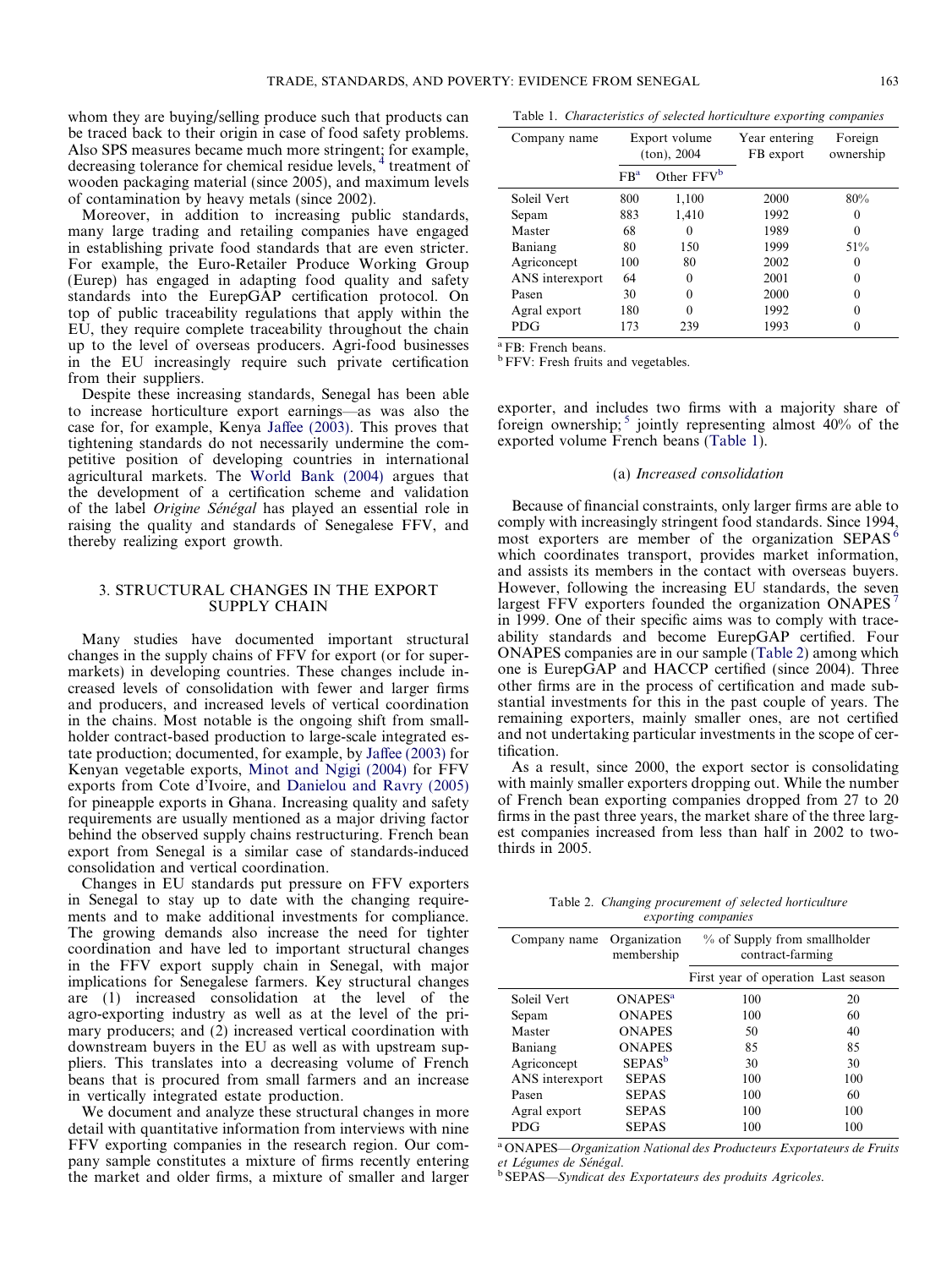#### (b) Increased vertical coordination

Vertical coordination increased, both downstream and upstream. First, FFV exporters—especially larger firms increasingly engage in tighter coordination with downstream importers and wholesalers in the EU market. Smaller exporters deal with importers through non-binding indicative agreements on the supplied quantity. Larger exporters have recently changed to more binding contracts with overseas buyers; including price, quantity and timing of delivery, and sometimes also pre-financing. Exporters mention the volatility of EU market prices and the incidence of produce refusal by importers to be the main reasons to engage in tighter coordination.

Second, to guarantee product quality, food safety, and traceability throughout the supply chain and to assure accurate timing of production and harvesting exporters—especially larger firms—increasingly rely on tighter vertical coordination with upstream suppliers of primary produce. This occurs in two ways. The first is through more elaborate production contracts and tighter coordination within those contracts. Contracts signed with small family farms are typically specified for one season—lasting from November to April—and indicate the area to be planted—usually 0.5 or 1 ha—all technical requirements, and the price. As part of the contract, the firms provide technical assistance and inputs to the farmers; especially seeds and chemicals, sometimes also cash credit. Some firms go as far in contract-coordination as the complete management of fertilizer and pesticide application and daily or weekly inspection of the farmers' fields. Also field preparation, planting and/or harvesting can be coordinated and financed completely by the contractor firm. Especially larger exporters provide pre-financing and apply tighter contract-coordination while smaller exporters leave management decisions to the farmers.

A second, and even more radical, change toward vertical coordination is the shift from smallholder contract-based farming to large-scale estate production. Larger exporters are increasingly engaging in fully integrated estate production. In fact, the ONAPES exporting companies have agreed among themselves that each member should seek to process every season a volume of at least 200 ton of which at least 50% should originate from the companies own estate production—a measure that is having a profound impact on the structure of the export supply chain. Three firms in our sample have already substantially reduced procurement through smallholder contract farming: from 100% in their first year of operation to, respectively, 60% and 20% in the last season ([Table 2\)](#page-2-0). These companies cited quality rather than quantity to be the reason for this change. Also other firms in the sample mentioned fully integrated production to be an important strategy for compliance with food standards in the future and hence for the survival and growth of the firm.

An important issue to note is that the expansion of estate production is not happening at the expense of smallholder landholdings. Companies seeking to expand estate production either buy or rent land from large commercial farms, integrate with these farms, or invest in uncultivated land belonging to the government. In addition, the competition for resources between French bean export production and more traditional agricultural production is limited as export production is concentrated in one season (from November till April), which does not coincide with the main ''rainy" agricultural season—during which a variety of traditional food and cash crops are cultivated.

# 4. HOUSEHOLD PARTICIPATION AND WELFARE IN FFV EXPORT PRODUCTION

It is generally argued in the literature that increased vertical integration in modern supply chains leads to the marginalization of small farmers, resulting in detrimental welfare and poverty effects. The analysis in this and subsequent sections show that this has not been the case in Senegal.

#### (a) Survey and data

To measure the effects of FFV exports for local households, we organized in August–September 2005 a large household survey in the main horticulture zone Les Niayes—from where over 90% of exported French beans originate ([Gergely, 2001](#page-14-0)). The majority of households in this area are smallholder horticulture farmers producing—next to French beans for export a large variety of vegetables and basic food crops for the local market and for direct consumption ([Fall & Fall, 2000\)](#page-14-0).

The research area includes three rural communities in the regions Dakar and Thiès—Sangalkam, Diender, and Noto ([Figure 2\)](#page-4-0)—where the interviewed exporting companies source produce and recruit laborers from. As the rural community is the smallest administrative unit in Senegal and no systematic information was available on the exact location (village or "localité") of export producers, we randomly selected 25 of the 115 villages in these three rural communities. From company-level information we estimated the total number of smallholder French bean producers to be close to 1,000 in 2005 (at the time of the survey). To assure a sufficient coverage in the data we used a stratification method aimed at including sufficient French bean producers. The remainder of the sample was drawn from non-French bean producers. A total of 300 households of the almost 2,500 households in the 15 villages were included in the sample. Of these 300 households, 59 produced French beans on contract with an agro-exporting company during the 2005 export season. To correct for oversampling of French bean producers and draw correct inferences we apply a procedure described by Deaton (1997) and use sampling weights calculated as the inverse of the probability of French bean producers and non-French bean producers to be included in the sample.

The sample represents small household farms in the area. The average farm size is 5 ha and 88% of the sampled households cultivate less than 10 ha—which is in the region considered as the threshold to be classified as a smallholder [\(Fall &](#page-14-0) [Fall, 2000\)](#page-14-0). The sampled households hold diversified income portfolios with agriculture constituting on average more than 80% of total household income.

The survey data—including recall data—provide details on household demographic characteristics, land and non-land asset holdings, agricultural production, off-farm employment, non-labor income, credit, and savings; and allow calculating household net income from farm and off-farm sources. In addition, detailed and recall questions were asked on the participation of households in French bean (FB) export production through contracts with or employment in the FFV export industry. From this information we classified the surveyed households according to their participation in FB exports: *contract farmers* are households where one of the members—usually the household head—holds a contract for FB production with an agro-industrial exporter; *agro-indus*trial employees are households where one or more members work as employees in the FB export agro-business; and *non*participants are households not participating in FB export production.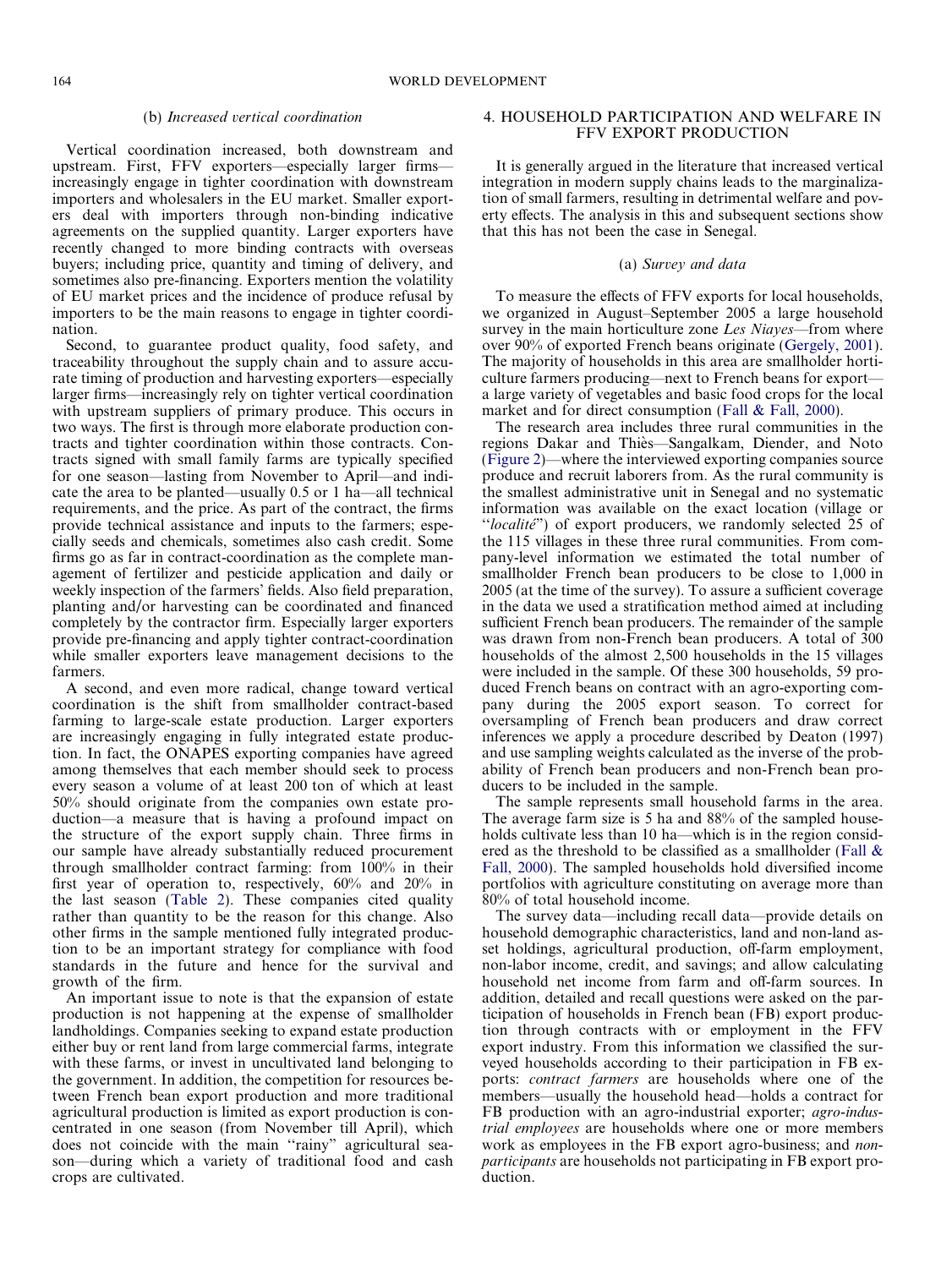<span id="page-4-0"></span>

Figure 2. Research area: selected rural communities for a household survey. Source: Map from Atlas du Sénégal—IRD—Cartographie A. LE FUR— AFDEC.

## (b) Household participation

Along with increasing exports also the participation of rural Senegalese households in French bean (FB) production increased dramatically over the past 15 years. Based on company level data for the 2005 season, we estimate that almost 1,000 farmers produce French beans on contract and that the FB export industry employs almost 12,000 workers. In the 15 sampled villages, the share of households involved in FB production and processing increased from less than 10% in 1991 to 40% in 2005 (Figure 3). However, as a result of increasing exports and standards-induced structural changes in the supply chain the nature of increased household participation differed strongly in the 1990s from more recent years. During the 1990s local farm-households increasingly took part in export production through contract farming while from 2000 onwards the incidence of contract farming decreased sharply. In 2000 an estimated 23% of households in the sampled villages were contracted to produce beans for export but that Figure decreased to slightly less than 10% in 2005 (Figure 3). Yet, in the period 2000–05 employment on the fields and in the conditioning centers of FB exporting companies increased sharply. In 2005, 34% of households in the sampled villages had one or several members working as employee in the FB agro-industry while this was less than 10% in 2000 (Figure 3). As a result of supply chain restructuring since 2000, 72% of contracted farmers in the sampled villages lost their FB contract. Almost half of them (43%) started to work as agro-industrial employees. The exporting firms that dissolved the contracts either exited the market or started their own estate production. Still, on aggregate, participation of rural households in high-standards FB exports continues to increase with their role shifting from contract farmers to agroindustrial employees.

Export growth and the shift from smallholder contract farming to integrated estate farming has important implications for the distribution of rural incomes, which we analyze



Figure 3. Household participation in French bean export production, 1991– 2005. Contract farmers are households where one of the members—usually the household head—holds a contract for the production of French beans with an agro-industrial exporter. Agro-industrial employees are households where one or more members work as employees in the French bean export agro-business. The figure is based on recall data collected in 2005. To account for demographic effects, households for which the household head did not reach the age of 25 in a particular year and households who migrated to the area after a particular year are not taken into account for the figures of that year.

in detail in the next sections. However, before turning to this analysis, it is important to note that the shifting role of households in FB export production should not be perceived as an absolute change in household status from independent farmers to subordinate workers. Farm-households generally allocate only part of their land and/or labor and only in a confined ex-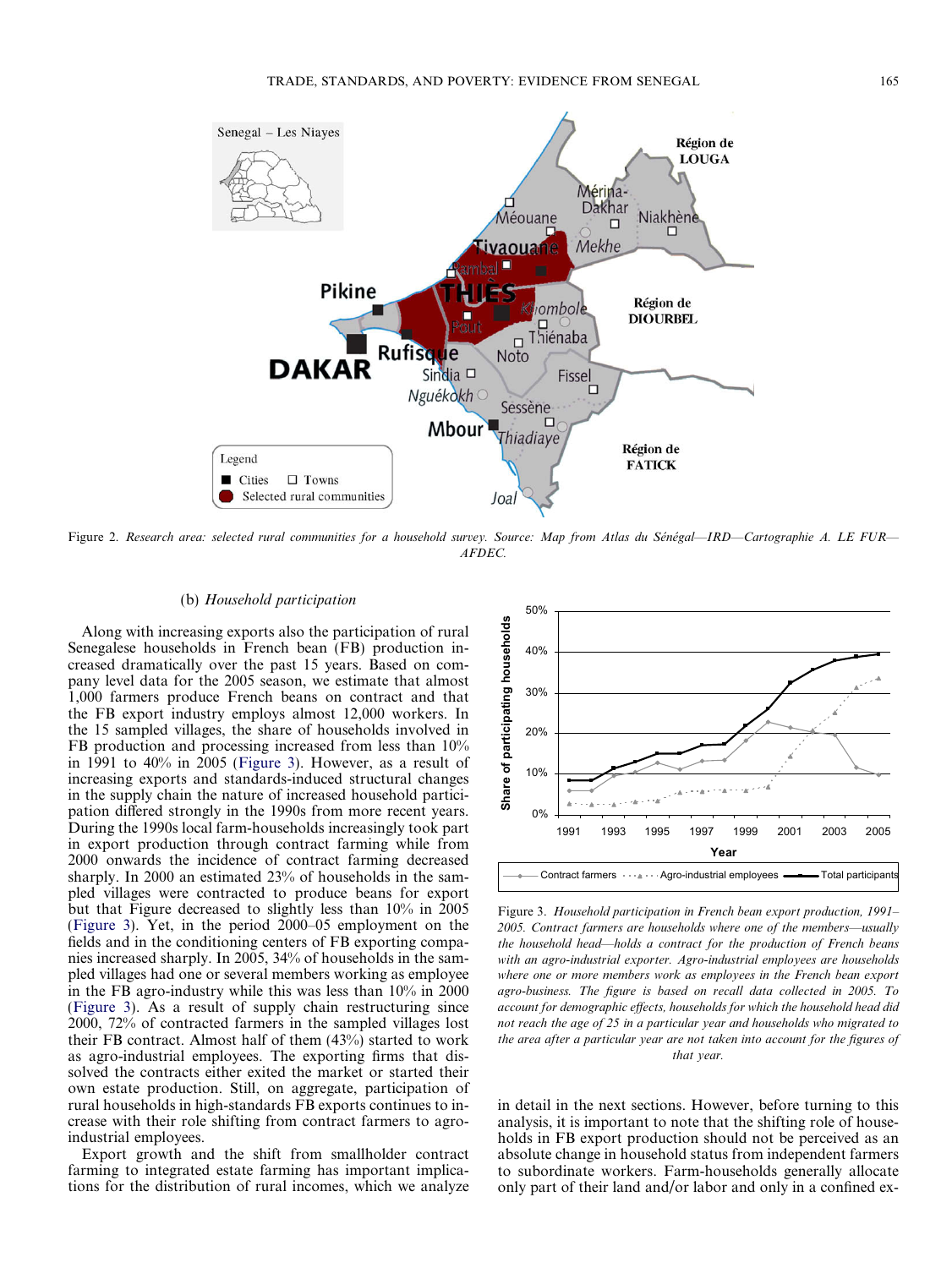port season to export activities—thereby continuing to primarily be independent smallholders.

# (c) Characteristics of FFV producers

The distributional implications of high-standards FFV exports critically depend on the participation of poorer households in the supply chain. In Table 3 we compare the characteristics of households who do not participate at all in FB production and processing (non-participants), households with one or more members employed in the FB agro-industry (agro-industrial employees), and households producing French beans on contract (contract farmers)—and find that there is substantial differences in their human, physical, and social capital. First, both contract farmers and agro-industrial employees come from households with significantly more laborers and a slightly higher education. Participants in agro-industrial employment are slightly older households while contract farmers have fewer dependents. No femaleheaded households are involved in contract farming. Second, contract farmers have significantly larger farms—6.8 ha compared to 4.9 ha for non-participating households—and more livestock—4.1 units compared to 2.9 units. These comparatively larger contracted farms are in *per capita* terms, however, still small with 1 ha of land *per capita –* compared to 0.83 ha for non-participating households. Agro-industrial workers have less land—0.78 ha per capita—less livestock—1.8 units—and less non-land assets—176 thousand FCFA compared to 320 thousand FCFA for other households. Third, among the agro-industrial employees there are less ethnic minority households. More contracted farmers are a member of a farmers' organization. Fourth, in the region Dakar which is closer to exporting companies and shipping facilities—there are more farmers involved in FB export production than in Thiès.

# (d) Income and poverty

The participation of rural households in FFV export production is associated with sharp welfare differences. We measure welfare using household total and *per capita* income, which is calculated from the survey data for the 12 month period prior to the survey and using the modified OECD adult equivalence scale for per capita measures. We lack the data to use expenditures or consumption as a welfare measure, which is the preferred approach because expenditures are less susceptible to seasonal and yearly fluctuations [\(Deaton, 2001](#page-14-0)). The income approach to welfare measurement is widely used in the empirical literature (e.g., [Verpoorten & Berlage, 2007](#page-15-0)) and provides the best alternative if expenditure data are lacking [\(Deaton, 2001](#page-14-0)). Further, we calculate the proportion of households living with *per capita* incomes that fall below the national rural poverty line. In order to compare the 2005 income data from our survey with the poverty lines constructed from the ESAM I and II surveys in 1994 and 2002 (République du Sénégal, 2004), we follow the standard approach explained by [Deaton \(2001, 2008\)](#page-14-0) by using consumer price indices [\(African Development Bank, 2006](#page-14-0)) to update the poverty lines. The updated poverty lines are 143,080 FCFA/capita for poverty and 31,812 FCFA/capita for extreme poverty.

A simple comparison of means reveals large differences in household income: 1.8 million FCFA for non-participating households compared to 4.5 million and 6.4 million for agro-industrial employees and FB contract farmers, respec-

|                                                      | Total sample | Non-participants | Agro-industrial employees | Contract farmers   |
|------------------------------------------------------|--------------|------------------|---------------------------|--------------------|
| Number of households in the sample                   | 300          | 158              | 109                       | 59                 |
| Human capital                                        |              |                  |                           |                    |
| Age of the household head                            | 54           | 53               | $56^{\circ}$              | 53                 |
| Number of laborers                                   | 6.9          | 6.4              | $7.7***$                  | $7.7***$           |
| Dependency ratio <sup>a</sup>                        | 0.568        | 0.571            | 0.566                     | $0.527*$           |
| Female headed households                             | $3.0\%$      | $3.3\%$          | 2.8%                      | $0\%$ <sup>*</sup> |
| Household head with primary education                | 17.6%        | 16.5%            | 18.8%                     | 19.4%              |
| Physical capital                                     |              |                  |                           |                    |
| Farm size (ha)                                       | 5.03         | 4.92             | 5.05                      | $6.82***$          |
| <i>Per capita</i> landholdings <sup>b</sup> (ha)     | 0.83         | 0.84             | 0.78                      | $1.03***$          |
| Units of livestock <sup>c</sup>                      | 2.64         | 2.87             | 1.84                      | $4.14***$          |
| Value of non-land assets <sup>d</sup> $(1,000$ FCFA) | 270.7        | 320.9            | 176.9                     | 308.8              |
| Social capital                                       |              |                  |                           |                    |
| Ethnicity (non-Wolof) $^e$                           | 27%          | 31%              | $17\%$ ***                | 32%                |
| Membership of a farmer's union                       | 58%          | 54%              | $62\%$ **                 | $77\%$ ***         |
| Location                                             |              |                  |                           |                    |
| Dakar region                                         | 50%          | 42%              | $60\%$ ***                | $67\%$ ***         |

Table 3. Comparison of household characteristics for contract farmers, agro-industrial employees and non-participants in French bean export production

Non-participants are households who do not participate at all in French bean (FB) production and processing; agro-industrial employees are households with one or more members employed in the FB agro-industry; and *contract farmers* are households producing FB on contract with the agro-industry. Twenty-six households are in both categories, agro-industrial employees and contract farmers.

Characteristics of agro-industrial employees and contract farmers are compared to those of non-participating households using t-test. Significant differences are indicated with  $p < 0.1$ ;  $p < 0.05$ ;  $p > 0.01$ .

<sup>a</sup> Dependency ratio is calculated as the number of dependents (children below the age of 15, students and those unable to work) over the total household size.<br><sup>b</sup> Per capita landholdings are calculated using the modified OECD adult equivalence scales.<br><sup>c</sup>One livestock unit equals 1 cow, 0.8 donkey, and 0.2 sheep/goat.

One livestock unit equals 1 cow, 0.8 donkey, and 0.2 sheep/goat.

<sup>d</sup> Non-land assets include all equipment and machinery for farming as well as non-farm businesses and their value is revealed from the survey as the price the household would receive if selling an item.

e Non-Wolof households refer to ethnic minorities in Senegal.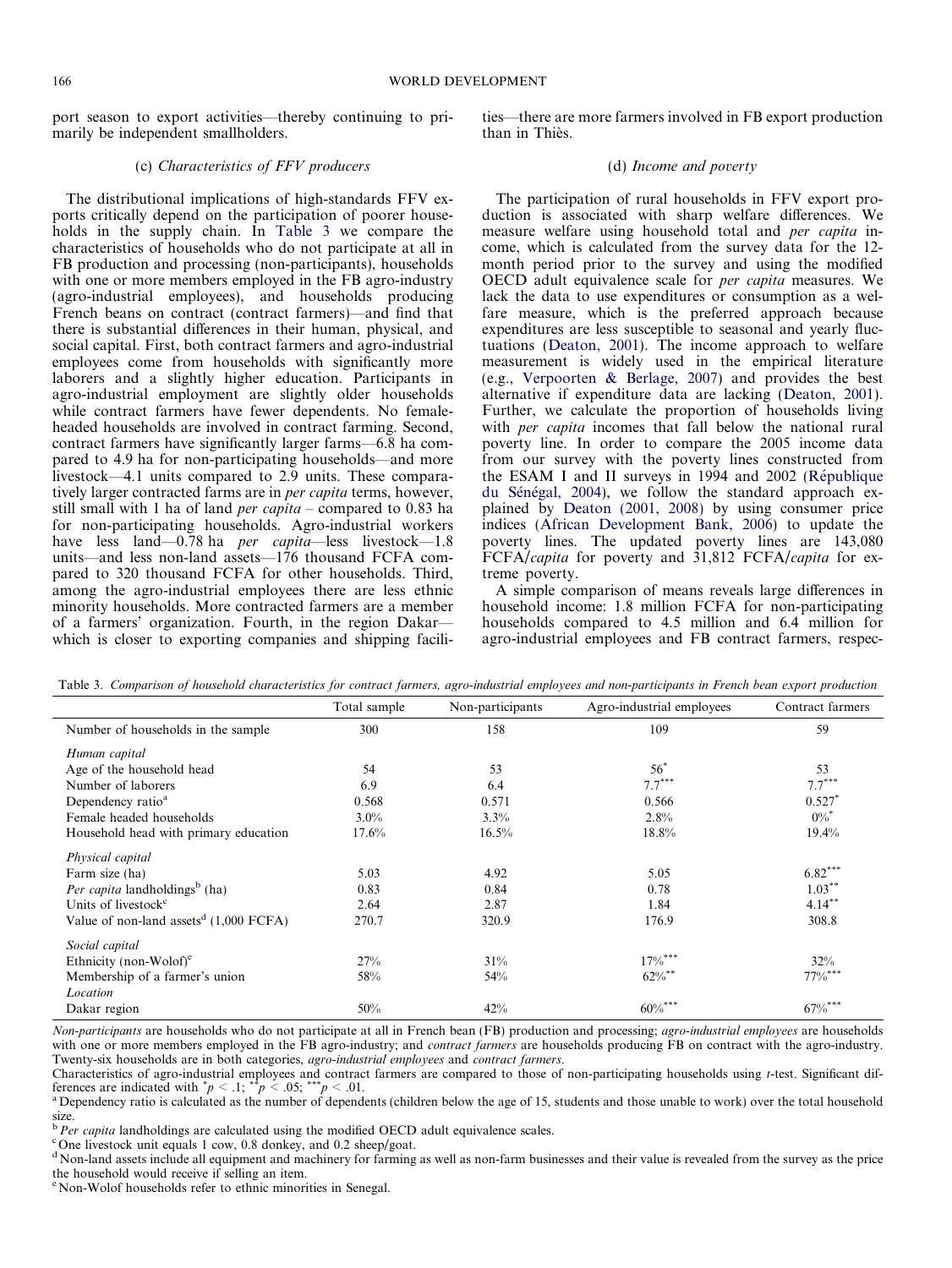

Figure 4. Average household income from different sources for contract farmers, agro-industrial employees and non-participants in French bean export production. Household income is yearly income calculated for the 12 month period prior to the survey, July 2004–05. Farm income is calculated taking into account total production (valued at market prices) in three different seasons (''hivernage" 2004; ''contre-saison chaude" 2004–05, and ''contre-saison froide" 2005), the cost of variable inputs, cost of hired labor, and the depreciation of machinery and equipment Agricultural wage income includes wages earned in the export agro-industry (80%) and other agricultural wages (20%). Income from non-agricultural sources includes wages from non-agricultural employment; income from small businesses mostly small trading activities; and non-labor income—mostly remittances.

tively (Figure 4). These differences in income remain large in per capita terms: the average per capita income for agro-industrial employees is 552,000 FCFA and for contract farmers 924,000 FCFA, which is, respectively, double and more than triple the per capita income of non-participating households (266,000 FCFA). On average, agriculture is the main source of income in the area and two-thirds of household income is derived from own farming (Figure 4). Yet, agro-industrial employees derive more than one-third of their income from agricultural wages—mainly (more then 80%) earned in the vegetable export agro-industry—while still having farm incomes that are higher than non-participating households.

The incidence of poverty in the research area is estimated to be 42%—which is considerably lower than the national rural poverty rate of 58%. Poverty is much higher among households who do not participate in export production (47%) than among households employed in the export agro-industry (40%) and especially among FB contract farmers (13%) (Figure 5). The incidence of extreme poverty is 12% in the surveyed region but is much lower among households involved in FB export production—5% among agro-industrial employees and 2% among contract farmers—than among non-participating households (17%).

In conclusion, both relatively larger farms or better-off households, and poorer households participate in high-standards vegetable production but the former rather as contract farmers and the latter as agro-industrial employees while both have incomes that are substantially higher than for non-participating households. These correlations suggest that the current structure of the export supply chain with the coexistence of smallholder contract-based production and large-scale estate farming guarantees a more equitable participation in the export supply chain and translates into a more equitable distribution of the gains from high-standards exports.



Figure 5. The incidence of poverty and extreme poverty across contract farmers, estate employees and non-participants in horticulture export production.

### 5. ECONOMETRIC ANALYSIS OF INCOME EFFECTS

The data and descriptive analysis presented in the previous section show substantial differences in income across households. However, based on a simple comparison of means it is impossible to identify causality and to satisfactorily attribute these differences to the impact of vegetable export production. In this section we present a comprehensive econometric analysis to address this causality and analyze the overall income effects of participation in French bean export production. Before going to the actual analysis, we need to emphasize that both participating and non-participating households may be influenced by FB supply chains and exports—for example, through price effects in product market, and technology spillovers. For example [Swinnen, Vercammen,](#page-15-0) [and Rozelle \(2008\)](#page-15-0) have identified several mechanisms of such indirect effects. We measure specifically the overall income effects of participating households without distinguishing between separate mechanisms.

We first discuss the potential sources of selection bias and present three different methods we use to correct for this bias. We then discuss the results and perform some robustness and sensitivity checks.

#### (a) Selection bias

There are various potential sources of selection bias that obscure the causal relation because participation in FFV export production is likely to be non-random. First, households can decide—based on their access to resources and their preferences—to participate and self-select into contract farming or into agro-industrial employment. Second, exporting companies might select or exclude potential employees and potential contractors based on their skills, access to resources, etc. Third, there might be some geographic selection because firms face increasing transaction costs in sourcing from distant (or isolated) farmers or because workers' travel costs increase with distance from employment location.

The possibility to correct for selection bias crucially depends on the availability of observable covariates that are correlated with selection into contract farming or estate employment, and/or with the outcome variable of interest—household income. Observable characteristics related to households' access to resources (land, capital, and labor); their access to informa-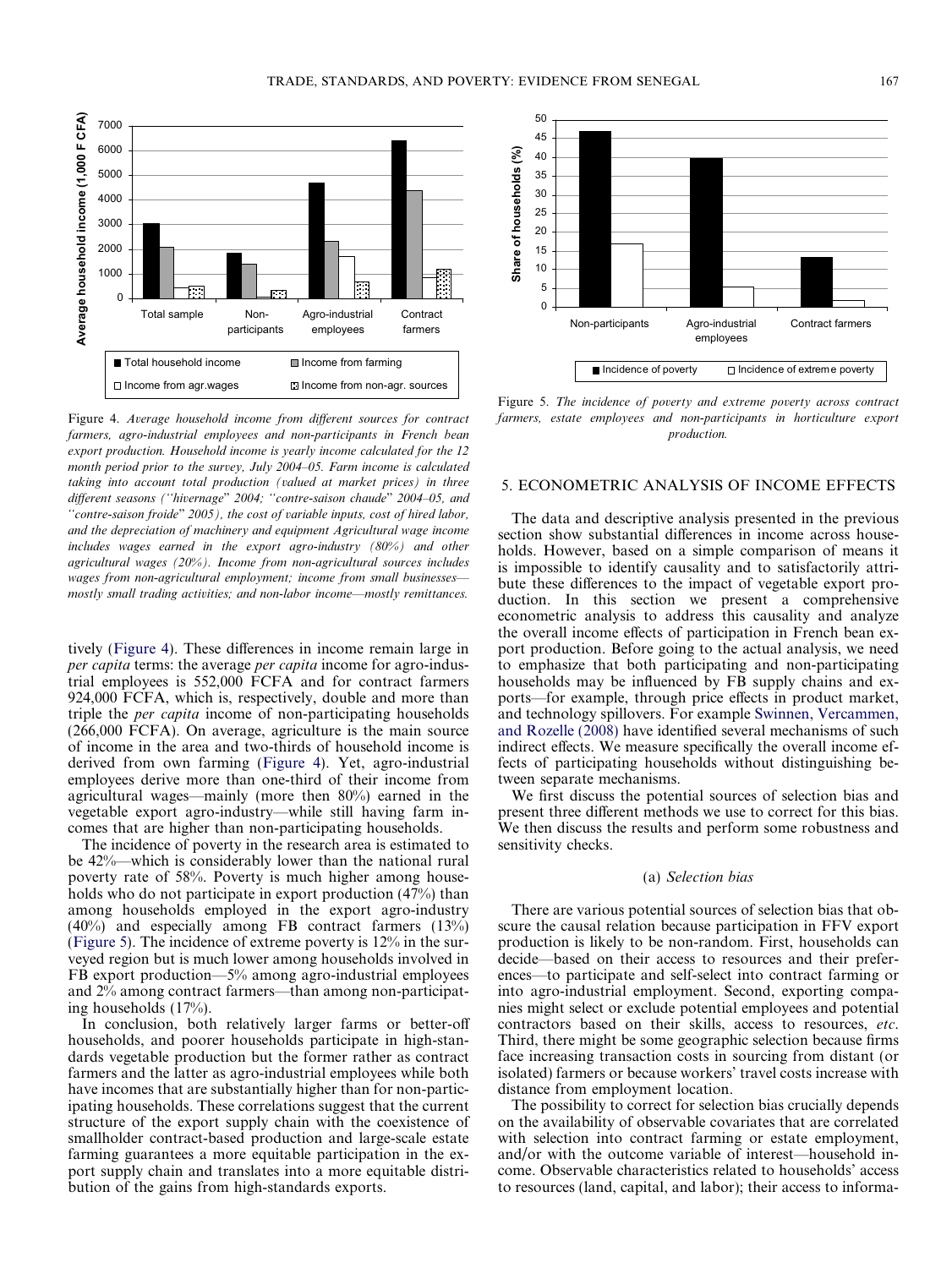tion (membership of a farmers' union); their skills and ability (age, education); their preferences (age, ethnicity, demographic structure); and geographic location (village, region) are hence potential covariates for selection adjustment. Variables that are correlated with selection into contract farming or agro-industrial employment and/or household income are identified in Table 4. To avoid endogeneity problems some potentially relevant but likely endogenous covariates (such as livestock holdings and farm assets) are not considered while lagged variables—based on recall data—are considered for the covariates land and union membership (Table 4).

## (b) Correction for selection bias

To correct for potential selection bias we apply regression and matching techniques from the average treatment effects literature<sup>8</sup> in estimating the impact of two treatments—participation in employment in the FB agro-industry  $(W_1)$  and in FB contract farming  $(W_2)$ —on household income  $(Y)$ . We are ultimately interested in estimating the average treatment effects  $ATE<sub>1</sub>$  and  $ATE<sub>2</sub>$  with  $Y<sub>1</sub>$  and  $Y<sub>2</sub>$  representing the income with treatment, and  $Y_0$  the income without treatment

$$
ATE_1 = E(Y_1 - Y_0) \quad \text{for } W_1 = 1
$$

 $: a gro-industrial employment$  (1)

$$
ATE2 = E(Y2 - Y0) for W21: contract farming (2)
$$

We hypothesize that high-standards FFV exports has positive welfare implications and hence expect both ATEs to be significantly positive.

We are dealing with two treatments  $W_1$  and  $W_2$  that are not mutually exclusive as 26 households are involved in both contract farming and estate employment. The literature generally deals with describing methods (regression, matching and propensity score methods) for estimating the ATE for one single treatment. These methods logically extend for multiple (mutually exclusive) treatments as long as the basic assumptions apply to the vector of treatments ([Lechner, 2000; Wooldridge,](#page-14-0) [2004\)](#page-14-0)—an issue addressed in the next section. To account for the fact that the two treatments are mutually nonexclusive, we redefine the treatments such that they are mutually exclusive as follows:

$$
ATE'_1 = E(Y_1 - Y_0) \quad \text{for } (W_1 = 1, W_2 = 0) :
$$
  
agro-industrial employment (3)

$$
ATE'_2 = E(Y_2 - Y_0) \quad \text{for } (W_1 = 0, W_2 = 1) :
$$
  
contract farming (4)

$$
ATE'_3 = E(Y_3 - Y_0) \text{ for } (W_1 = 1, W_2 = 1):
$$
  
3000 = industrial employment and contract farm

agro - industrial employment and contract farming

 $(5)$ 

In a first model—referred to as regression on covariates—we control for selection bias by including a large set of observable  $covariates  $(X)$  as control functions in the regression on house$ hold income.

For 
$$
(W_1 = 1, W_2 = 0)
$$
:  $Y_i = \theta + \alpha_1 + \beta X_i + \varepsilon_i$  (6)

$$
For(W1 = 0, W2 = 1): Yi = \theta + \alpha_2 + \beta X_i + \varepsilon_i
$$
\n(7)

For 
$$
(W_1 = 1, W_2 = 1)
$$
:  $Y_i = \theta + \alpha_1 + \alpha_2 + \alpha_3 + \beta X_i + \varepsilon_i$  (8)

To correctly identify the average treatment effects  $ATE<sub>1</sub>$  and ATE<sub>2</sub> we assume that  $\alpha_3 = 0$ ; indicating that there are no additional income effects from being involved in both FB contract farming and agro-industrial employment. Hence, the ATEs can be estimated with OLS as the regression coefficients on  $W_1$  and  $W_2$  ([Imbens, 2004; Wooldridge, 2002](#page-14-0)) in the following model—where the vector X includes all the covariates identified in Table 4 to be correlated with selection into treatment and/or household income, including also village dummies:

$$
Y_i = \theta + \alpha_1 W_{1i} + \alpha_2 W_{2i} + \beta X_i + \varepsilon_i \quad \forall i
$$
 (MODELI)

In addition to correcting for a large number of relevant covariates directly,<sup>9</sup> adjustments can be made based on the propensity score—defined as the conditional probability of receiving treatment ([Dehejia & Wahba, 2002; Imbens, 2004](#page-14-0))—a method pioneered by [Rosenbaum and Rubin \(1983\).](#page-15-0) As we have two

| Table 4. Observable covariates for selection bias adjustment |                                              |             |                                                              |                                |                     |
|--------------------------------------------------------------|----------------------------------------------|-------------|--------------------------------------------------------------|--------------------------------|---------------------|
|                                                              | Description of covariates                    | Sample mean | Correlation coefficient with outcome and treatment variables |                                |                     |
|                                                              |                                              |             | Household income                                             | Employment in FB agro-industry | FB contract farming |
| Continious variables                                         |                                              |             |                                                              |                                |                     |
| Land                                                         | Household landholdings in 1995 <sup>a</sup>  | 4.24        | $0.121***$                                                   | 0.056                          | $0.162***$          |
| Labor                                                        | Household labor endowments                   | 6.9         | $0.219***$                                                   | $0.202***$                     | $0.143***$          |
| Age                                                          | Age of the household head                    | 54          | $-0.084$                                                     | $0.109*$                       | $-0.014$            |
| D-Ratio                                                      | Dependency ratio <sup>b</sup>                | 0.57        | 0.005                                                        | $-0.023$                       | $-0.100*$           |
| Dummy variables                                              |                                              |             |                                                              |                                |                     |
| Education                                                    | Hh head with primary education               | 0.18        | $0.106*$                                                     | $-0.057$                       | 0.033               |
| Ethnicity                                                    | Non-Wolof households                         | 0.27        | $-0.092$                                                     | $-0.171***$                    | 0.027               |
| Union                                                        | Membership of farmers' union in<br>$1995^1$  | 0.31        | 0.022                                                        | $-0.125***$                    | $0.097*$            |
| Region                                                       | Dakar region                                 | 0.50        | $-0.009$                                                     | $0.143***$                     | 0.053               |
| $Village_{1-25}$                                             | Village dummies <sup>c</sup><br>Lowest corr. |             | $-0.076$                                                     | $-0.162***$                    | $-0.109*$           |
|                                                              | Highest corr.                                |             | $0.400***$                                                   | $0.161***$                     | $0.361***$          |

 $p^*$  < .1; \*\*p < .05; \*\*\*p < .01.<br>
<sup>a</sup> Data for 1995 are based on recall survey information.

<sup>b</sup> Dependency ratio is calculated as the number of dependents (children below the age of 15, students, and those unable to work) over the total household size.

<sup>c</sup> Instead of reporting all correlation coefficients for all 25 villages in the sample, we only report the correlation coefficients for those village dummies with lowest correlation and those with the highest correlation with the outcome and treatment variables. The correlations coefficients for the other village dummies are then between those two extremes.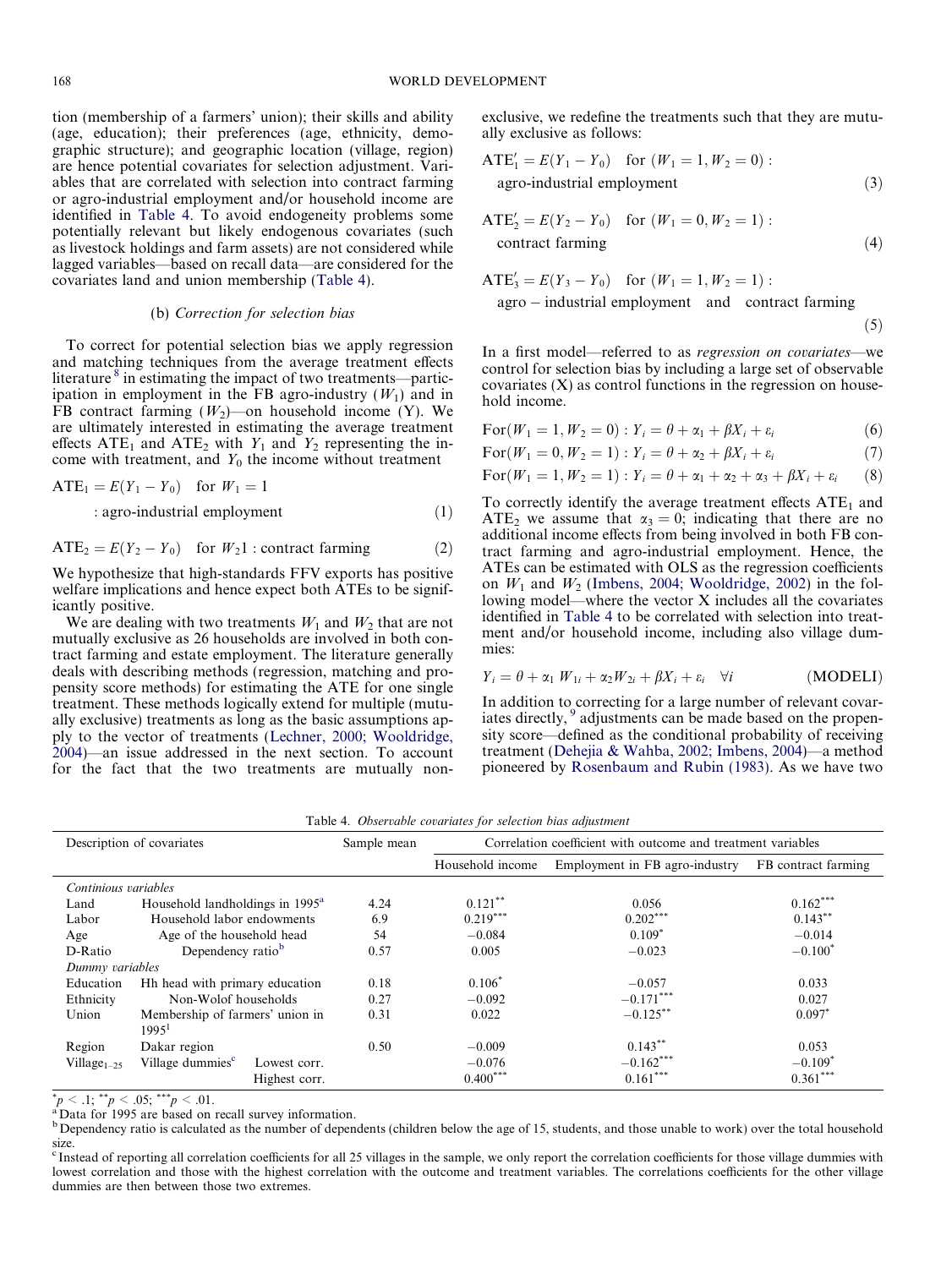Table 5. Estimated treatment effects using regression, matching, and propensity score methods

<span id="page-8-0"></span>

|                                                       | Estimated treatment effects            |                             |  |  |
|-------------------------------------------------------|----------------------------------------|-----------------------------|--|--|
|                                                       | $W_1$ : Employment in FB agro-industry | $W_2$ : FB contract farming |  |  |
| Model 1: Regression on covariates                     | $1.95***(0.912)$                       | $3.36^{**}$ (1.358)         |  |  |
| Model II: Regression on propensity scores             | $1.83$ <sup>**</sup> $(0.829)$         | $3.35***(1.272)$            |  |  |
| Model III: Matching on propensity scores <sup>1</sup> | $1.90^{**}$ (1.042)                    | $4.26***(1.559)$            |  |  |

 $p^*p < 0.1$ ;  $p^*p < 0.05$ ;  $p^*p < 0.01$  (numbers) are standard errors, 1 standard errors are bootstrapped.

Total household income is measured in million FCFA.

different treatments that are not mutually exclusive, we use a bivariate probit model to estimate the propensity scores. Covariates that are significantly (at the  $5\%$  level) correlated with the treatment indicator and/or the outcome variable are included as explanatory variables (Table 5). This specification assures that overlap assumptions and balancing properties are satisfied, which is addressed in detail in the following subsections.

In a second model—referred to as regression on the propensity score—we use the estimated marginal probabilities (p) as additional propensity score (PS) correction functions in the regression of  $\hat{W}_1, W_2$ , and X on household income. Here again, the ATEs can be estimated using OLS ([Imbens, 2004; Woold](#page-14-0)[ridge, 2002](#page-14-0))

$$
Y_i = \theta + \alpha_1 W_{1i} + \alpha_2 W_{2i} + \phi_1 PS_{1i} + \phi_2 PS_{2i} + \beta X + \varepsilon_i
$$
\n(MODELII)

with  $PS_1 = \hat{p}(W_1 = 1|X)$ ;  $PS_2 = \hat{p}(W_2 = 1|X)$ .

Thirdly, we estimate the ATEs with a propensity-score matching method. Matching involves pairing treatment and comparison units that are similar in terms of their observable characteristics [\(Abadie & Imbens, 2002; Dehejia & Wahba,](#page-14-0) [2002](#page-14-0)). As the dimensionality of the set of potentially relevant observable covariates  $X$  is large, matching directly on the covariates is not straightforward. Therefore, we match treated and control units according to the estimated propensity score and calculate the ATEs as a weighted average of the outcome difference between treated and matched controls as in Dehejia and Wahba  $^{10}$  (2002). We use single-nearest-neighbor matching, which according to [Imbens \(2004\)](#page-14-0) leads to the most credible inferences with the least bias. Matching is done with replacement as to assure that each treatment unit is matched to the nearest comparison unit, which reduces bias [\(Dehejia](#page-14-0) [& Wahba, 2002\)](#page-14-0). Moreover, only observations in the common support region—where the propensity score of the treated units is not higher than the maximum or less than the minimum propensity score of the control units—are used for calculating the ATEs ([Becker & Ichino, 2005\)](#page-14-0). The propensity matching method estimates the ATEs as follows:

$$
ATE_1 = \frac{1}{N_1} \sum_{i \in N_1} (Y_{1i} - Y_j);
$$
  
\n
$$
ATE_2 = \frac{1}{N_2} \sum_{i \in N_2} (Y_{2i} - Y_j),
$$
 (MODELIII)

with N, the number of treated units  $Y_i$ , the income of the control unit  $C(i)$  that is matched to the treated unit i:  $C_1$  (i) =  $\min_{j \in C} \|PS_{1i} - PS_{1j}\|$ ;  $C_2(i) = \min_{j \in C} \|PS_{2i} - PS_{2j}\|$  and with  $PS_1 = \hat{p}(W_1 = 1, W_2 = 0|X); PS_2 = \hat{p}(W_1 = 0, W_2 = 1|X).$ 

To deal with the two mutually non-exclusive treatments in this matching method we define the treatment group  $N_1$  (83) as households only participating in employment in the FB agro-industry; the treatment group  $N_2$  (32) as households participating in FB contract farming; and the control group C (159) as those households not participating in export production. Matching between treated and controls is done on the propensity scores estimated as bivariate probabilities from the bivariate probit model specified above.

# (c) Results and discussion

The estimation results are presented in Tables 5 and 6 and [Table A1](#page-15-0) in appendix. The main results, that is, the estimated treatment effects, are summarized in Table 5. This summary reveals that the applied regression, matching, and propensity score methods yield qualitatively identical and quantitatively similar estimations of the treatment effects—which indicates that the estimated effects are robust to changes in the econometric approach. The estimated coefficients of the covariates in the full structural regression models I and II are presented in appendix [Table A1](#page-15-0). The results of the bivariate probit model estimating the propensity scores used in models II and III are presented in Table 6. We discuss these results in turn.

First, the estimated effects for both treatments—agro-industrial employment and FB contract farming—are significantly

|  | Table 6. Propensity score estimated using a bivariate probit model |  |  |
|--|--------------------------------------------------------------------|--|--|
|  |                                                                    |  |  |

| Treatment                                  | $W_1$ : Employment in FB agro-industry |                  | $W_2$ : FB contract farming |                  |
|--------------------------------------------|----------------------------------------|------------------|-----------------------------|------------------|
| Covariate                                  | Coefficient                            | Robust Std. Err. | Coefficient                 | Robust Std. Err. |
| Land                                       | 0.014                                  | 0.020            | $0.036^{**}$                | 0.017            |
| Labor                                      | $0.353***$                             | 0.123            | $0.050**$                   | 0.025            |
| Labor <sup>2</sup>                         | $-0.017***$                            | 0.008            |                             |                  |
| Ethnicity                                  | $-0.453$ **                            | 0.183            |                             |                  |
| Union                                      | $-0.570***$                            | 0.189            |                             |                  |
| Region                                     | $0.491***$                             | 0.174            | $0.584***$                  | 0.175            |
| Constant                                   | $-1.908***$                            | 0.480            | $-2.151***$                 | 0.257            |
| rho                                        | 0.112                                  | 0.106            |                             |                  |
| Wald test rho = 0: $\gamma^2(1) = 1.096$ ; | Prob > $\gamma^2 = 0.296$              |                  |                             |                  |

 $p < 0.1$ ;  $\binom{**}{p} < 0.05$ ;  $\binom{***}{p} < 0.01$ .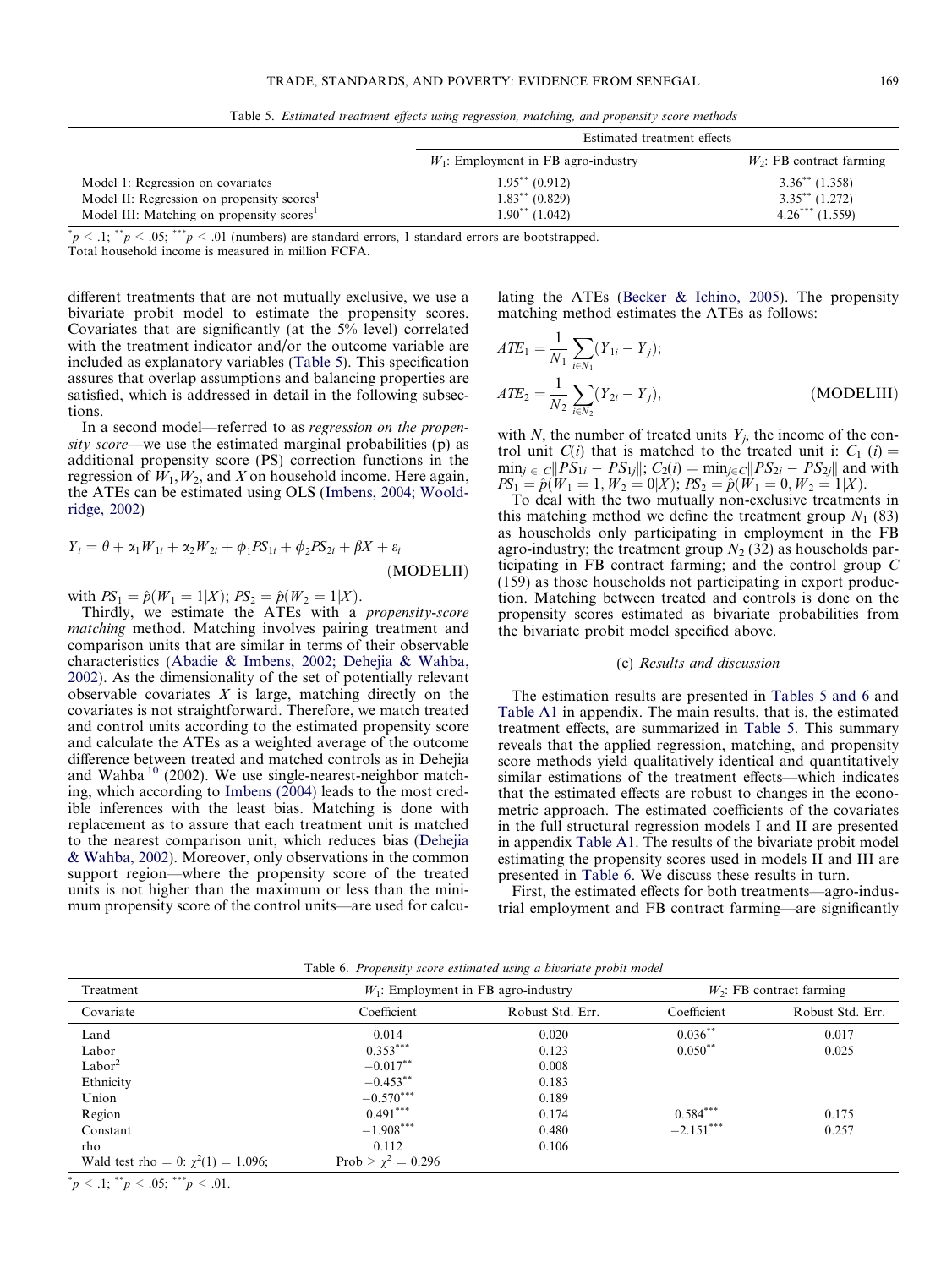(at the 5% level) positive [\(Table 5](#page-8-0)). This confirms our hypothesis that participation in FFV export production, whether through contract farming or through agro-industrial employment, has positive effects on rural incomes. After correction for potential selection bias (and taking the most conservative among the three estimators) we estimate that employment in the FB agro-industry increases household income with 1.9 million FCFA and FB contract farming with about 3.3 million FCFA. So, participants in FB export production have incomes that are  $60\%$  to  $110\%$  higher than the average income in the research area—indicating very strong positive effects. The estimations indicate that the impact on household income from FB contract farming is significantly higher than the impact from FB agro-industrial employment.

Second, the structural models I and II [\(table A1](#page-15-0)) indicate that, apart from French bean contract farming and agroindustrial employment, labor endowments and education levels have significant positive effects on household income. This is in line with the expectations. Some of the village dummies, most notably village 5, have very high coefficients in the structural models. A detailed analysis of the data suggests that these estimated effects reflect geographic, infrastructure, institutional, and ecological differences across the sampled villages. For example village 5 is, of all sampled villages, located nearest to an urban center (Rufisque) and to Dakar. Moreover, 80% of the household plots in village 5 are connected to an advanced irrigation and drainage system while for the other villages in the sample this is generally less than 10%, often even 0%. These findings confirm the importance of including village fixed effects to correct for potential differences in infrastructure, institutions, and geography. However, to further assess how influential these differences across villages are for the overall estimated effects we did some additional robustness tests (see further section d).

Third, the results of the bivariate probit model ([Table 6\)](#page-8-0) confirm that FB contract farming is biased toward households with initially larger farms while agro-industrial employment is not. Every additional hectare of initial (1995) landholdings increases the likelihood of a household having a contract for FB export production with 3.5%. There is no significant effect of initial landholdings on the probability of being an agro-industrial worker which indicates that also the smallest farmers participate in such employment. The results further indicate that larger households with more labor endowments and households in the Dakar region—closer to exporting companies are more likely to be involved in FB export production, through contract and/or employment. Also ethnicity and membership of a farmers' organization influence selection into agro-industrial employment.

## (d) Robustness tests

#### (i) Assessing the underlying assumptions

The applied regression and matching methods can yield unbiased estimates of the income effect of FB contract farming and agro-industrial employment subject to two main assump-tions [\(Wooldridge, 2002\)](#page-15-0). The first assumption—referred to as conditional independence  $\frac{11}{11}$  (CI)—denotes that, conditional upon observable covariates, the receipt of treatment is independent of the potential outcomes with and without treatment ([Dehejia & Wahba, 2002; Imbens, 2004](#page-14-0)). Hence, participation in FB contract farming and/or agro-industrial employment cannot depend on unobservable characteristics that are arbitrarily correlated with household income. <sup>12</sup> This assumption is not directly testable  $\frac{13}{2}$  but [Ichino](#page-14-0) *et al.* (2006) proposed a method for addressing robustness of matching estimators to failure of the CI assumption. The method simulates a binary confounder in the data that is used as an additional matching factor.<sup>14</sup> We use the method with a neutral confounder and with confounders calibrated to mimic observable binary covariates as in [Ichino](#page-14-0) et al. (2006). The results (Table 7) show that the estimators with binary confounder differ by less than 5% from the baseline matching estimator for treatment 1 and by less than 10% for treatment 2. This is an indication of the robustness of the ATE estimates and the validity of the CI assumption.

The second key assumption in estimating ATE requires sufficient overlap and balancing in the covariate distribution between treated and untreated observations ([Dehejia & Wahba,](#page-14-0) [2002; Imbens, 2004\)](#page-14-0). If participating and non-participating households differ substantially in observable characteristics, the ATE is difficult to estimate—whether using regression, matching, or propensity score methods. [Figure 6](#page-10-0) compares the distribution of the propensity scores between treated and untreated (control) observations for both treatments. The estimated propensity scores are strictly between 0 and 1—which is the first requirement ([Imbens, 2004](#page-14-0))—and show distributions with sufficient overlap between treated and control units and

|                                                          | Estimated treatment effect | Outcome effect <sup>b</sup> | Selection effect <sup>c</sup> |
|----------------------------------------------------------|----------------------------|-----------------------------|-------------------------------|
| Treatment $W^1$ : FFV estate employment                  |                            |                             |                               |
| Baseline propensity score matching estimator (Model III) | 1.896                      |                             |                               |
| Matching estimators with simulated binary confounder     |                            |                             |                               |
| Neutral confounder                                       | 1.951                      | 1.845                       | 1.026                         |
| Confounder calibrated to mimic Ethnicity                 | 2.003                      | 1.139                       | 0.487                         |
| Confounder calibrated to mimic Union                     | 1.986                      | 1.323                       | 0.466                         |
| Confounder calibrated to mimic Region                    | 1.907                      | 2.169                       | 2.010                         |
| Treatment $W_2$ : FFV contract farming                   |                            |                             |                               |
| Baseline propensity score matching estimator (Model III) | 4.265                      |                             |                               |
| Matching estimators with simulated binary confounder     |                            |                             |                               |
| Neutral confounder                                       | 4.645                      | 1.498                       | 1.126                         |
| Confounder calibrated to mimic Region                    | 4.759                      | 1.648                       | 1.536                         |

Table 7. Simulation-based sensitivity analysis for propensity score matching estimators<sup>a</sup>

<sup>a</sup>The method is described by [Ichino](#page-14-0) et al. (2006) and builds on [Rosenbaum and Rubin \(1983\)](#page-15-0) and [Rosenbaum \(1987\)](#page-15-0). It is supposed that the conditional independence assumption is not satisfied but that it would be satisfied if an additional binary variable could be observed. The method simulates this binary confounder in the data that is used as an additional matching factor. A comparison of the estimates obtained with and without matching on the simulated confounder informs to what extent the estimator is robust to this specific source of failure of the conditional independence assumption ([Ichino](#page-14-0) et al., 2006).<br><sup>b</sup> The outcome effect measures the estimated effect of the si

<sup>c</sup>The selection effect measures the estimated effect of the simulated binary confounder on the selection into treatment.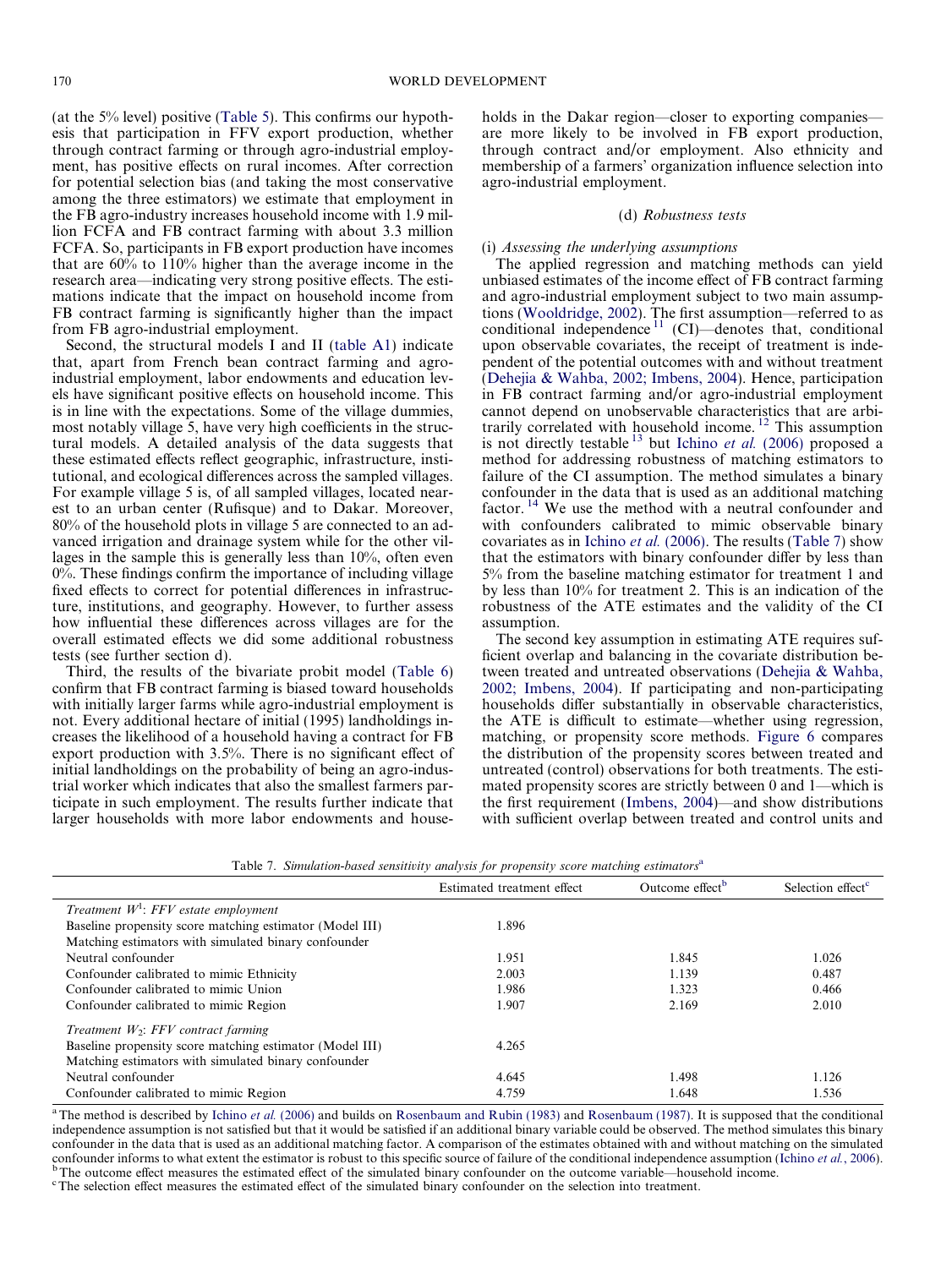<span id="page-10-0"></span>

Figure 6. Distribution of propensity scores over control and treated units. Treatment 1: Employment in the FB agro-industry Treatment 2: FB contract farming.

with a sufficiently large region of common support—where the propensity score of the treated units is not higher than the maximum or less than the minimum propensity score of the control units. Moreover, we address balancing properties by testing for equality of means between treated and (matched) control units for all relevant covariates. The results of this test ([Table 8](#page-11-0)) show that there is a strong bias for most covariates but that matching eliminates this bias such that there is a good balance in covariate distribution between treated and matched control units (for both treatments) (see [Figure 7](#page-12-0)).

#### (ii) Sensitivity to the choice of covariates

The literature on ATE and propensity score methods emphasizes the importance of including a ''proper" set of covariates (e.g., [Becker & Ichino, 2005; Dehejia & Wahba,](#page-14-0) [2002; Imbens, 2004\)](#page-14-0). The results of ATE estimations may be sensitive to different specifications of conditioning variables, but little is known about strategic covariate choice [\(Imbens,](#page-14-0) [2004](#page-14-0)). The generally applied strategy is to include covariates that are highly correlated with treatment indicators and/or the outcome variable—as we did in the baseline models specified above. To test the sensitivity of our baseline results we additionally estimate the ATEs using alternative sets of covariates and model specifications. The estimated ATEs using these alternative specifications [\(Table 9\)](#page-12-0) are qualitatively and quantitatively very similar to the estimates in the baseline models—which is an indication that the results are robust to the choice of covariates.

#### (iii) Sensitivity to influential observations

Influential observations might bias estimation results. To rule out the possibility that our treatment effect estimations are influenced by the rather atypical observations in village 5 (see the discussion in Section (c)), we re-estimate models I and II excluding all ten observations in village 5. Comparing these results ([Table A2\)](#page-16-0) with the earlier derived results ([Table](#page-15-0) [A1\)](#page-15-0) shows that the estimated effects are qualitatively and quantitatively similar. The estimated effect of contract farming is somewhat lower due to the fact that 4 out of the ten deleted observations are contract farmers combined with the fact that farmers in village 5 have better access to infrastructure leading to generally higher incomes. This suggests that part of the beneficial impact of contract farming might be concentrated in villages with better access to modern infrastructure. However, the effects without village 5 are still significant and large, corroborating our main results.

#### (e) Summary

In summary, the results from the econometric analysis are found to be robust to different estimation techniques and alternative model specifications. The findings imply that (a) participation in high-standards agricultural trade significantly contributes to rural incomes; (b) this income effect is larger for contract farmers than for agro-industrial workers; (c) participation in contract farming is biased toward the relatively larger farms among the smallholders while participation as employee is not. In the next section we examine how these findings translate into poverty effects.

# 6. SIMULATION OF POVERTY AND INEQUALITY **EFFECTS**

To assess the poverty effects, we simulate household income for two alternative scenarios and compare the outcomes with the actual income situation. Ideally, the poverty impact of FB exports should be measured by looking at households' economic mobility and changes in poverty over time. However, since we only have cross-sectional data, we use a simulation exercise to assess the poverty effects based on the estimated coefficients. For the first scenario (''No Exports") both participation variables  $W_1$  and  $W_2$  are set to zero for all households in the sample, which simulates a situation in which there would be no exports of French beans at all. The second scenario (''Contract") corresponds to the case where FB exports would have been mainly realized through contract farming as was the case till 2000 before increasing standards induced a shift from smallholder contract farming to large-scale estate farming. For this scenario participation in contract farming  $W_2$  is set as if none of the farmers who had a contract in 2000 lost their contract in the period 2000–05, and participation in agro-industrial employment  $W_1$  is set as it was in 2000. For these two scenarios we simulate household income based on the results of the baseline propensity score matching estimator (model III), calculate per capita incomes, and derive poverty indicators.

The results are striking (Figure 6). First, the incidence of poverty in the sampled villages is estimated to be 14% points lower due to high-standards vegetable exports. Without the possibility for rural households to participate in high-standards export production (No Export scenario), the incidence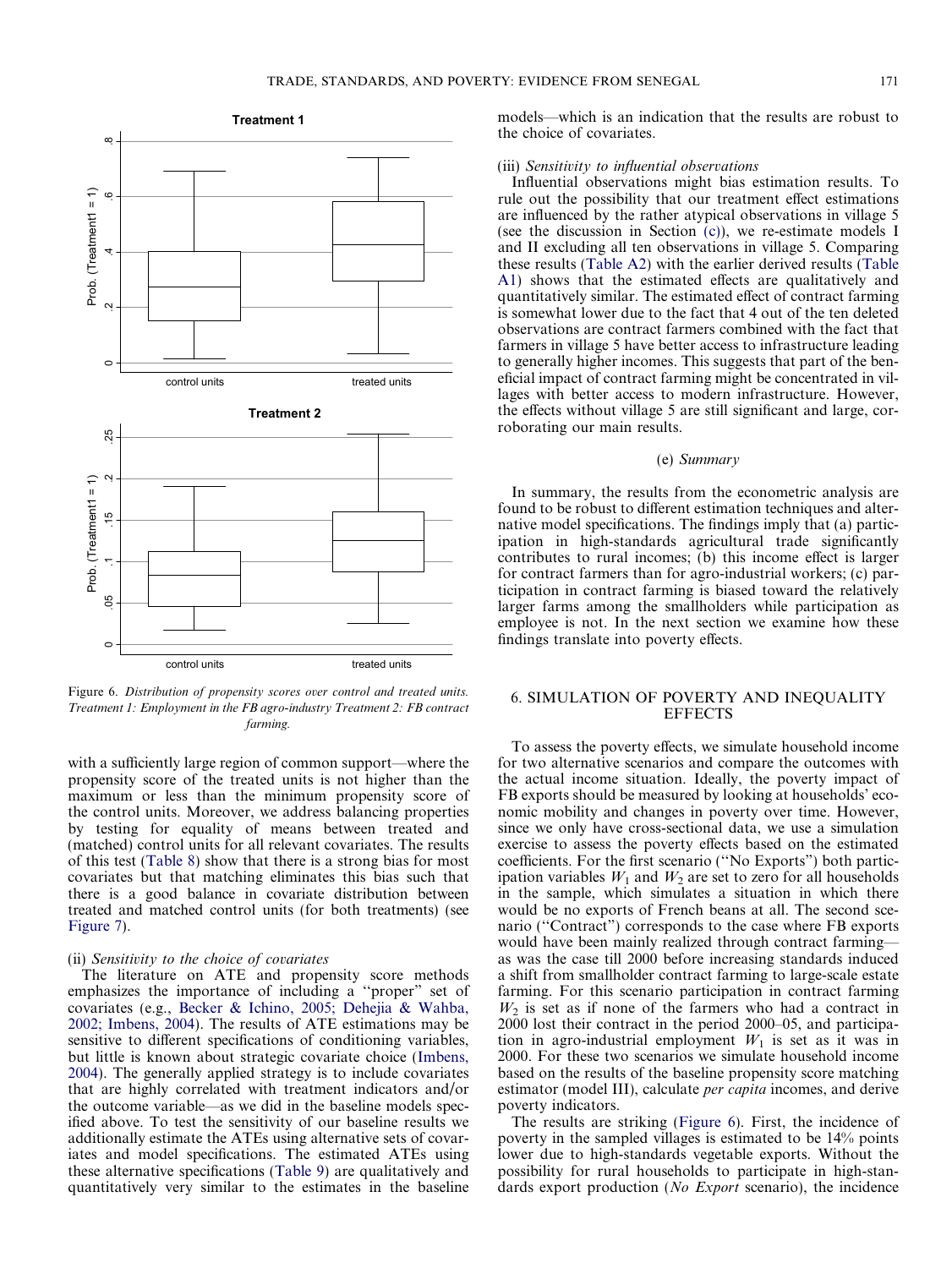<span id="page-11-0"></span>

| Covariate          | Sample                                           | Mean<br>treated | Mean<br>control | Tuore 6. Balancing properties of colaraties in treated and control groups<br>% Bias between<br>treated and | % Reduction<br>in bias | $t$ -Test Mean(treated) = Mean<br>(control) |               |
|--------------------|--------------------------------------------------|-----------------|-----------------|------------------------------------------------------------------------------------------------------------|------------------------|---------------------------------------------|---------------|
|                    |                                                  | units           | units           | controls                                                                                                   |                        |                                             | Prob. $>  t $ |
|                    | Treatment $W_1$ : Employment in FB agro-industry |                 |                 |                                                                                                            |                        |                                             |               |
| Land               | Unmatched                                        | 3.765           | 3.676           | 2                                                                                                          |                        | 0.15                                        | 0.883         |
|                    | Matched                                          | 3.858           | 3.932           | $-1.7$                                                                                                     | 17.2                   | $-0.10$                                     | 0.924         |
| Labor              | Unmatched                                        | 7.482           | 6.153           | 43.5                                                                                                       |                        | 3.18                                        | 0.002         |
|                    | Matched                                          | 7.432           | 6.940           | 16.1                                                                                                       | 63.0                   | 1.07                                        | 0.288         |
| Labor <sup>2</sup> | Unmatched                                        | 64.687          | 47.631          | 35.6                                                                                                       |                        | 2.62                                        | 0.009         |
|                    | Matched                                          | 64.049          | 56.651          | 15.4                                                                                                       | 56.6                   | 1.00                                        | 0.320         |
| Ethnicity          | Unmatched                                        | 0.181           | 0.331           | $-34.9$                                                                                                    |                        | $-2.49$                                     | 0.013         |
|                    | Matched                                          | 0.185           | 0.181           |                                                                                                            | 97.0                   | 0.07                                        | 0.942         |
| Union              | Unmatched                                        | 0.181           | 0.338           | $-36.2$                                                                                                    |                        | $-2.59$                                     | 0.010         |
|                    | Matched                                          | 0.185           | 0.133           | 12.2                                                                                                       | 66.4                   | 0.92                                        | 0.359         |
| Region             | Unmatched                                        | 0.663           | 0.497           | 33.9                                                                                                       |                        | 2.48                                        | 0.014         |
|                    | Matched                                          | 0.654           | 0.699           | $-9.1$                                                                                                     | 73.2                   | $-0.61$                                     | 0.545         |
|                    | Treatment $W_2$ : FB contract farming            |                 |                 |                                                                                                            |                        |                                             |               |
| Land               | Unmatched                                        | 4.919           | 3.676           | 24.8                                                                                                       |                        | 1.34                                        | 0.182         |
|                    | Matched                                          | 4.561           | 4.953           | $-7.8$                                                                                                     | 68.5                   | $-0.26$                                     | 0.795         |
| Labor              | Unmatched                                        | 7.313           | 6.153           | 36.4                                                                                                       |                        | 1.90                                        | 0.059         |
|                    | Matched                                          | 7.065           | 6.469           | 18.7                                                                                                       | 48.6                   | 0.74                                        | 0.460         |
| Region             | Unmatched                                        | 0.594           | 0.497           | 19.4                                                                                                       |                        | 1.00                                        | 0.320         |
|                    | Matched                                          | 0.581           | 0.500           | 16.1                                                                                                       | 16.8                   | 0.63                                        | 0.529         |

Table 8. Balancing properties of covariates in treated and control groups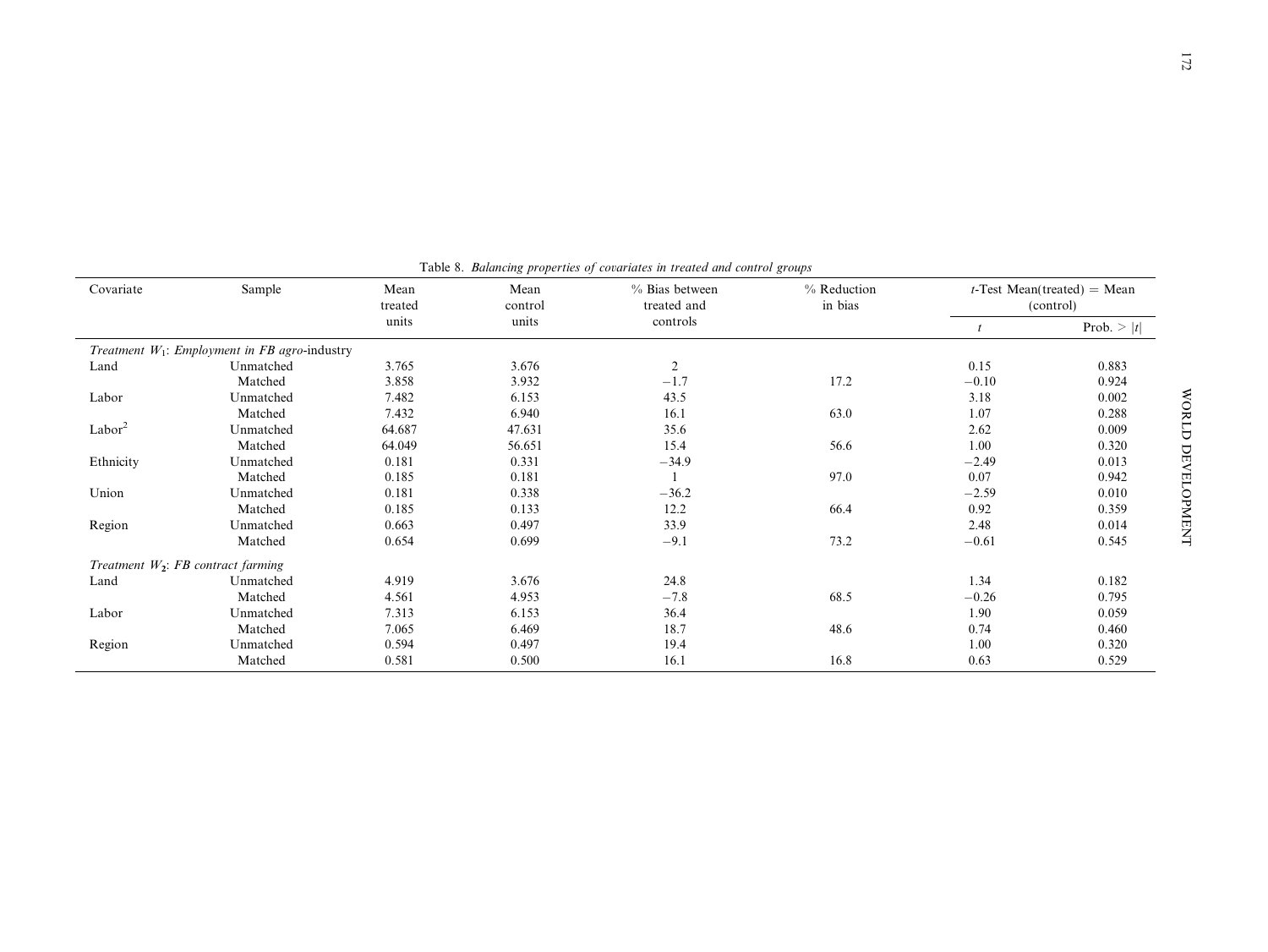<span id="page-12-0"></span>

Figure 7. The incidence of poverty and extreme poverty for two alternative scenarios.

of poverty in the region would be 56%—similar to the average rural poverty rate for Senegal—while the actual poverty rate is only 42%. Moreover, the incidence of extreme poverty would be three times higher: an estimated 34% in the No Export scenario compared to 12% in the actual situation. These are very large and important effects.

Second, we find that *per capita* incomes do not differ much between the Contract scenario (0.42 million FCFA) and the actual situation (0.40 million FCFA) while they are much lower in the No Export scenario (0.27 million FCFA). Also poverty rates are not significantly different in the actual situation compared to the scenario Contract ([Fig](#page-10-0)[ure 6\)](#page-10-0). However, the incidence of extreme poverty is much lower in the actual situation—12% compared to 20% in the Contract scenario ([Figure 6](#page-10-0)). Hence the results imply that the high-standards FFV trade has a beneficial impact even if it is realized through large-scale estate farming. In fact, by creating employment opportunities that are relatively more accessible for the smallest farmers, FFV agroindustrial farming contributes even more to the alleviation of (extreme) poverty.

These findings demonstrate that high-standards agricultural production and trade can directly reduce poverty and improve welfare even if it is realized through large-scale agro-industrial production. This challenges the general view in the literature of increasing food standards and agro-industrialization leading to a concentration of the gains from trade with large food companies and to the marginalization of the smallest farmers and the poorest households.

#### 7. CONCLUSION

The impact of trade on poverty remains the subject of considerable controversy, reinforced by recent studies on the growing importance of public and private standards in trade. This paper has analyzed these effects using micro-data from Senegal. FFV exports from Senegal to the EU grew sharply over the past decade despite increasing standards in EU markets. The response of FFV exporting companies to these increased standards has resulted in consolidation and increased vertical coordination at different levels of the supply chain. Part of the institutional response has been a shift away from smallholder contract-based farming and toward largescale agro-industrial production. Based on conventional arguments in the literature, one could expect these developments to be particularly bad for the smallest farmers and the poorest households.

However, our analysis in this paper shows that this is not the case. We find that more and poorer households participate in

| raon - Schouver andress                         |                                        |                             |  |  |
|-------------------------------------------------|----------------------------------------|-----------------------------|--|--|
|                                                 | Estimated treatment effects            |                             |  |  |
|                                                 | $W_1$ : Employment in FB agro-industry | $W_2$ : FB contract farming |  |  |
| Regression on covariates                        |                                        |                             |  |  |
| Baseline specification (Model 1)                | $1.95***(0.912)$                       | $3.36$ ** $(1.358)$         |  |  |
|                                                 | $1.99***(0.992)$                       | $3.86***(1.206)$            |  |  |
| Regression on the propensity score <sup>1</sup> |                                        |                             |  |  |
| Baseline specification (Model II)               | $1.83**$ (0.829)                       | $3.35$ ** $(1.272)$         |  |  |
|                                                 | $1.85***(0.879)$                       | $3.29***(1.322)$            |  |  |
| Specification C                                 | $1.82**$ (0.820)                       | $3.43***(1.302)$            |  |  |
|                                                 | $1.97^{\ast\ast}$ (0.817)              | $3.43***(1.268)$            |  |  |
| Matching on the propensity score <sup>1</sup>   |                                        |                             |  |  |
| Baseline specification (Model III)              | $1.90^{**}$ (1.042)                    | $4.26$ *** $(1.559)$        |  |  |
|                                                 | $1.85***(1.017)$                       | $5.02***(1.379)$            |  |  |
| Specification C                                 | $2.05***(0.987)$                       | $5.38***(1.590)$            |  |  |
|                                                 | $1.37***$ (1.084)                      | $4.15***(1.705)$            |  |  |

Table 9. Sensitivity analysis

 $p < 0.1$ ;  $\binom{**}{p} < 0.05$ ;  $\binom{***}{p} < 0.01$ .

 $(numbers)$  are standards errors,<sup>1</sup> standard errors are bootstrapped.

Specification A: right-hand side variables include next to the two treatment variables and the vector of covariates  $X$  as in the baseline model I, the interaction terms between the demeaned covariates and the treatment variables:

Specification B: propensity scores are estimated with a bivariate probit model including covariates that are correlated at the 1% significance level with the specific treatment variable and/or the outcome variable (household income).  $X =$  Land, Labor, Labor<sup>2</sup>, and Ethnicity.

Specification C: propensity scores are estimated with a bivariate probit model including village dummies and covariates that are correlated at the  $1\%$ significance level with the specific treatment variable and/or the outcome variable (household income).  $X =$  Land, Labor, Labor<sup>2</sup>, Ethnicity, and Village $_{1-23}$ .

Specification D: propensity scores are estimated with a bivariate probit model including covariates that are correlated at the 10% significance level with the specific treatment variable and/or the outcome variable (household income).  $X =$  Land, Labor, Age, D-ratio, Education, Ethnicity, Union, and Region.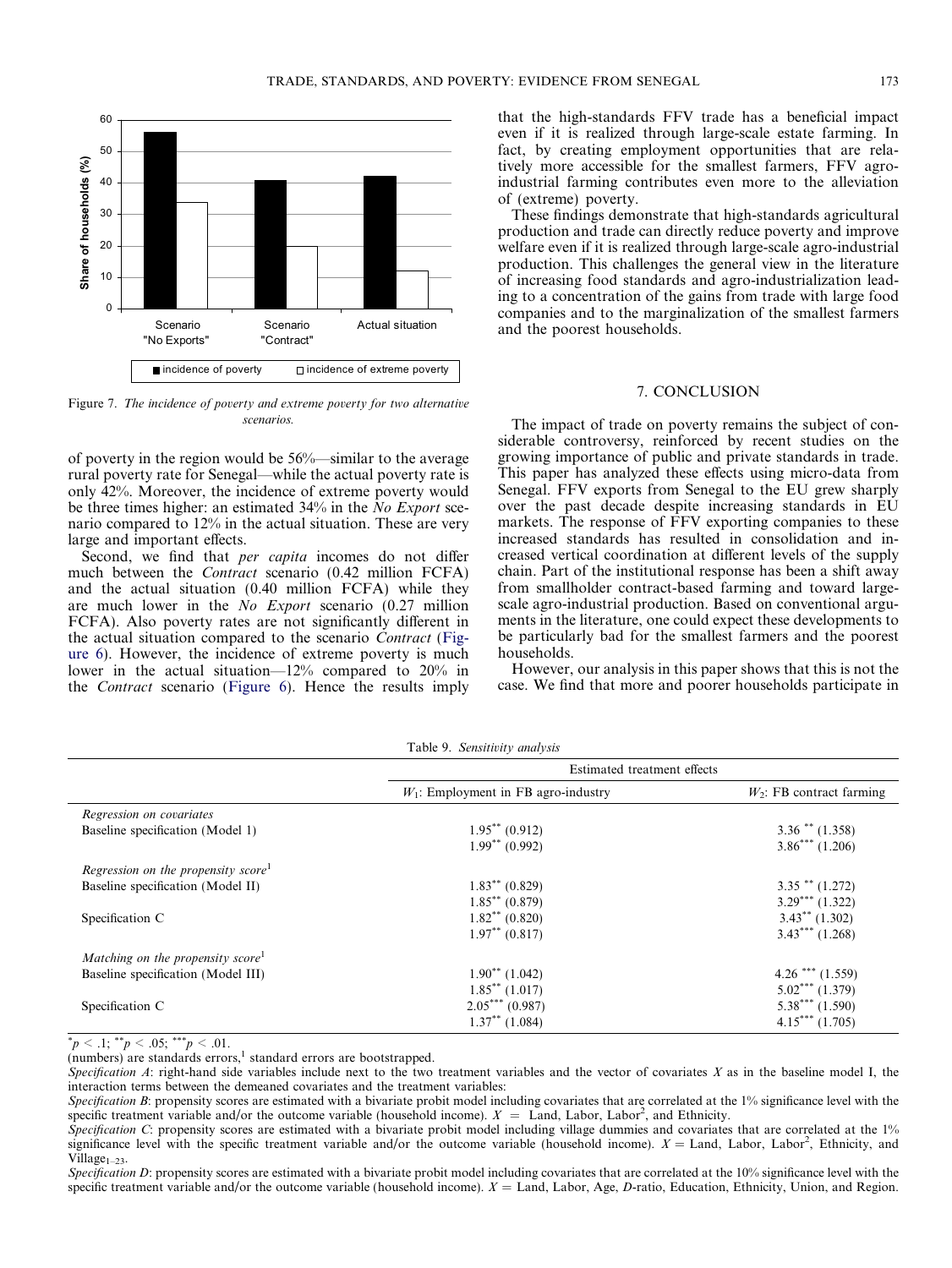and share in the gains from high-standards FFV export production. Supply chain restructuring has altered the mechanism through which local households benefit—increasingly through labor markets rather than through product markets—and thereby improved the distribution of gains within rural communities.

We find highly significant and large effects on income and poverty, which demonstrate that rural households involved in high-standards export supply chains, either through contract farming or as workers on agro-industrial estates, do share importantly in the gains from export. Although these conclusions are obviously drawn from the specific sector which we studied and one should be careful to generalize, we believe that these findings are important as they challenge arguments in the literature that the gains from international trade and the rents in high-standards supply chains are captured by foreign investors and large agro-food companies while small farmers and poor households are marginalized. First, contract farming has often been criticized as a tool for agro-industrial firms and multinationals to exploit unequal power relationships  $vis-\hat{a}-vis$ farmers and extract rents from the supply chain. However, we find very strong income effects of contract farming, which is consistent with other empirical findings (e.g., [Dries](#page-14-0) [& Swinnen, 2004; Gulati](#page-14-0) et al., 2007; Minten et al., 2006) and with recent theoretical work hypothesizing that farmers in countries with factor market imperfections and weak contract enforcement benefit from trade in high-standards products through a price premium ([Swinnen & Vandeplas,](#page-15-0) [2007\)](#page-15-0).

Second, the growth of large estate farms is usually interpreted as indicating exclusion of smallholders from modern supply chains, instead of a source of employment for the poor. Our results demonstrate that high-standards agricultural trade benefits rural incomes and reduces poverty even if the export industry is consolidating and even if export production is realized on industrial estate farms. In fact, we find that this model has the strongest positive effects on poverty reduction. The findings challenge the implicit assumption underlying many empirical studies that highstandards food production and trade needs to integrate farm-households as primary producers in the supply chain if it is to benefit rural incomes. We show that also households involved as wage workers reap significant benefits from high-standards trade.

The insight from this study that poorer households benefit from agricultural export development through the labor market rather than through product markets has largely been neglected in the empirical literature on trade, standards, and modern supply chains (see introduction). We could draw the analogy with insights from the Green Revolution of the 1960s—that triggered major productivity growth and rural income rises in South-East Asian countries. The Green Revolution was at first believed to benefit richer farmers while marginalizing poorer farmers because of the specific constraints they face in accessing and using Green Revolution inputs. However, [David and Otsuka](#page-14-0) [\(1994\)](#page-14-0) showed that poorer households did benefit from this technology-driven agricultural development because of labor market effects. Our results—along with previous results by [McCulloh and Ota \(2002\) and Barron and Rello](#page-15-0) [\(2000\)—](#page-15-0)suggest that the same might hold for standards-driven (or supply chain-driven) agricultural development. At the same time, [Carter, Barham, and Mesbah \(1996\)](#page-14-0) have argued for exports from Latin America, that poverty effects might strongly depend on the nature of the commodities, with poverty-reducing benefits more likely in labor-intensive than in land-intensive production systems. Horticulture is generally a labor-intensive sector, and our findings on French bean exports in Senegal validate the argument that labor-intensive export sectors strongly benefit poverty alleviation.

Another important finding from this study is that high-standards agricultural export development in poor African countries is possible, despite the many constraints. This case study on Senegalese FFV exports could add to the existing evidence of high-standards export development in Sub-Sahara Africa (e.g., in Kenya, South Africa, etc.) and thereby shift the balance from viewing standards as barriers to trade to the standards-as-catalysts view—put forward by [Jaffee and Hen](#page-14-0)[son \(2005\)](#page-14-0). In addition, our results demonstrate that support of high-standard export sectors can be a propoor development strategy. Although the benefits from horticulture export growth in Senegal are concentrated in some regions and not yet shared equally all over the country, there is scope that ongoing investments in horticulture export development in other regions of the country will result in expanded poverty-reduction impacts. In analogy with the technology-driven developments in South-East Asia in the 1960s, there might be scope for standards-driven agricultural development—in which Sub-Sahara Africa and its poor are not left behind.

#### **NOTES**

1. See [Rodriguez and Rodrik, 2000](#page-15-0) for a critique on this conclusion and [Winters, McCulloh, and McKay \(2004\)](#page-15-0) for a survey of the arguments.

2. The term FFV, standing for ''fresh and processed fruits and vegetables," is used throughout the paper. The term was defined by [Diop](#page-14-0) [& Jaffee \(2005, p. 237\)](#page-14-0) to comprise all SITC (Standard International Trade Classification) Revision 1, Chapter 5 items except nuts, roots, and tubers.

3. Commission Regulation (EC) No. 912/2001, an amendment of EC No. 2000/96, specifies a classification for French beans based on quality and size, and stipulates provisions concerning the presentation and marketing of the beans.

4. Since 2000 there have been 29 new EU notifications of maximum residue levels (MRL) to the WTO [\(World Trade Organization, 2006\)](#page-15-0).

5. This foreign ownership does not concern multinational companies but rather individual foreign entrepreneurs investing in Senegal.

6. Syndicat des Exportateurs des Produits Agricoles.

7. Organization National des Producteurs Exportateurs de Fruits et Légumes de Sénégal.

8. The techniques described in this literature were initially applied to the impact evaluation of job training programs but have since known a wide application in the development economics literature.

9. Regression on covariates might obscure information on the distribution of covariates in the treated and the untreated groups. Propensity score methods reduce this problem to a single dimension.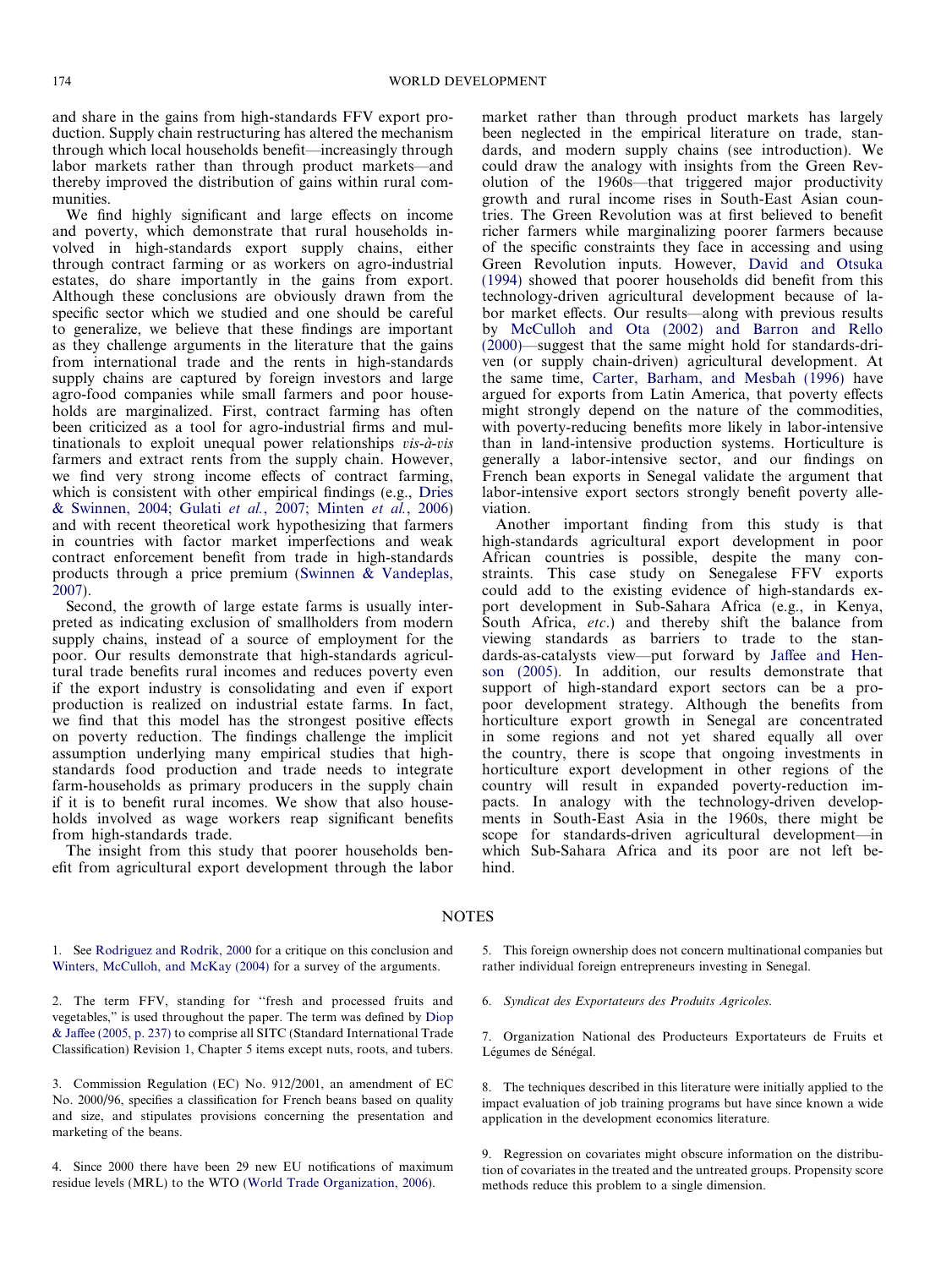<span id="page-14-0"></span>10. The propensity score matching method discussed and applied by Dehejia and Wahba (2002) differs from earlier methods in that unmatched control units are discarded and not directly used in estimating the ATE. This avoids extrapolating or smoothing across the treatment and comparison groups.

11. Different versions of this assumption are referred to as unconfoundedness, selection on observables, ignorability of treatment, or conditional independence (Imbens, 2004; Lechner, 1999; Rosenbaum & Rubin, 1983).

12. This is a strong assumption and, in general, the plausibility of this assumption in an economic setting has been questioned. Optimizing behavior would preclude choices being independent of potential outcomes. Imbens (2004) however provides some basic arguments for using the assumption and the econometric techniques relying on the assumption in economic settings.

13. The conditional independence assumption is intrinsically nontestable because the data are completely uninformative about the distribution of the untreated outcome for treated units and *vice versa* (Ichino, Mealli, & Nannicini, 2006; Imbens, 2004).

14. The central presumption in this method is that the assignment to treatment is not independent given a set of covariates  $X$  but that the CI does hold given X and an unobserved binary covariate (see Ichino et al. (2006) for more details). In our setting the unobserved binary covariate could, for example, measure some unobservable component of ability that simultaneously influences participation in FB export production and household income.

#### **REFERENCES**

- Abadie, A., & Imbens, G. (2002). Simple and bias-corrected matching estimators for average treatment effects. NBER Technical Working Paper No. 283. Cambridge: National Bureau of Economic Research.
- African Development Bank (2006). Selected statistics on African countries (Vol. XXV). Tunis: Statistics Division, Development Research Department, African Development Bank.
- Aksoy, M. A. (2005). The evolution of agricultural trade flows. In A. M. Aksoy, & J. C. Beghin (Eds.), Global agricultural trade and developing countries. Washington DC: The World Bank.
- Aksoy, M. A., & Beghin, J. C. (2005). Global agricultural trade and developing countries. Washington DC: The World Bank.
- Anderson, K., & Martin, W. (2005). Agricultural Trade Reform and the Doha Development Agenda. World Economy, 28(9), 1301– 1327.
- Barron, M. A., & Rello, F. (2000). The Impact of the Tomato Agroindustry on the Rural Poor in Mexico. Agricultural Economics, 23(3), 289–297.
- Becker, S., & Ichino, A. (2005). Estimation of Average Treatment Effects Based on Propensity Scores. The Stata Journal, 2(4), 358–377.
- Bhagwati, J., & Srinivasan, T. N. (2002). Trade and Poverty in the Poor Countries. American Economic Review, 92(2), 180–183.
- Carter, M. R., Barham, B. L., & Mesbah, D. (1996). Agricultural export booms and the rural poor in Chile, Guatemala and Paraguay. Latin American Research Review, 31(1), 33–65.
- Danielou, M., & Ravry, C. (2005). The rise of Ghana's pineapple industry. Africa Region Working Paper Series No. 93. Washington DC: The World Bank, Africa Region.
- David, C., & Otsuka, K. (1994). Modern rice technologies and income distribution in Asia. Boulder: Lynne Rienner Publisher.
- Deaton, A. S. (2001). Counting the World's Poor: Problems and Possible Solutions. World Bank Research Observer, 16(2), 125–147.
- Deaton, A. S. (2008). Price trends in India and their implications for measuring poverty (January 20, 2008). [<http://ssrn.com/ab](http://ssrn.com/abstract=1085876)[stract=1085876>](http://ssrn.com/abstract=1085876)
- Dehejia, R. H., & Wahba, S. (2002). Propensity score-matching methods for nonexperimental causal studies. The Review of Economics and Statistics, 84(1), 151–161.
- Diop, N., & Jaffee, S. (2005). Fruits and Vegetables: Global Trade and Competition in Fresh and Processed Product Markets. In A. M. Aksoy, & J. C. Beghin (Eds.), Global agricultural trade and developing countries. Washington DC: The World Bank.
- Dollar, D., & Kraay, A. (2004). Trade, Growth and Poverty. Economic Journal, 114(493), 22–49.
- Dollar, D., & Kraay, A. (2002). Growth is Good for the Poor. Journal of Economic Growth, 7(3), 195–225.
- Dries, L., & Swinnen, J. F. M. (2004). Foreign Direct Investment, Vertical Integration and Local Suppliers: Evidence from the Polish Dairy Sector. World Development, 32(9), 1525–1544.
- Eurostat (2006). Eurostat statistical website. [<http://epp.euro](http://epp.eurostat.cec.eu.int)[stat.cec.eu.int>.](http://epp.eurostat.cec.eu.int)
- Fall, S. T., & Fall, A. S. (2000). Cités Horticoles en Sursis? L'agriculture urbaine dans les Grandes Niayes au Sénégal. Ottawa: The International Development Research Centre.
- Farina, E. M. M. Q., & Reardon, T. (2000). Agrifood Grades and Standards in the Extended Mercosur: Their Role in the Changing Agrifood System. American Journal of Agricultural Economics, 82(5), 1170–1176.
- Frankel, J., & Romer, D. (1999). Does Trade Cause Growth?. American Economic Review, 89(3), 379–399.
- Garcia Martinez, M., & Poole, P. (2004). The Development of Private Fresh Produce Safety Standards: Implications for Developing and Mediterranean Exporting Countries. Food Policy, 29(3), 229–255.
- Gergely, N. (2001). Impact des activités d'exportations des fruits et légumes du Sénégal dans l'économie rurale du pays. Dakar: République du Sénégal, Ministère de l'Agriculture et de l'Elevage.
- Gibbon, P. (2003). Value-Chain Governance, Public Regulation and Entry Barriers in the Global Fresh Fruit and Vegetable Chain into the EU. Development Policy Review, 21(5–6), 615–625.
- Gow, H., & Swinnen, J. F. M. (1998). Agribusiness restructuring, foreign direct investment and hold-up problems in agricultural transition. European Review of Agricultural Economics,  $25(4)$ ,  $331-350$ .
- Gulati, A., Minot, N., Delgado, C., & Bora, S. (2007). Growth in highvalue agriculture in Asia and the emergence of vertical links with farmers. In J. F. M. Swinnen (Ed.), Global supply chains, standards and the poor. Oxford: CABI Publishing.
- Ichino, A., Mealli, F., & Nannicini, T. (2006). From temporary help jobs to permanent employment: What can we learn from matching estimators and their sensitivity? IZA Discussion Paper No. 2149. Bonn: Institue for the Study of Labor.
- Imbens, G. (2004). Nonparametric Estimation of Average Treatment Effects under Exogeneity: a Review. The Review of Economics and Statistics, 96(1), 4–29.
- Irwin, D. A., & Tervio, M. (2002). Does Trade Raise Income? Evidence from the twentieth Century. Journal of International Economics, 58(1), 1–18.
- Jaffee, S. (2003). From challenge to opportunity: Transforming Kenya's fresh vegetable trade in the context of emerging food safety and other standards in Europe. Agricultural and Rural Development Discussion Paper. Washington DC: The World Bank.
- Jaffee, S., & Henson, S. (2005). Agro-food Exports from Developing Countries: the Challenges Posed by Standards. In A. M. Aksoy, & J. C. Beghin (Eds.), Global agricultural trade and developing countries. Washington DC: The World Bank.
- Key, N., & Runsten, D. (1999). Contract farming, smallholders, and rural development in Latin America: the organization of agroprocessing firms and the scale of outgrower production. World Development, 27(2), 381–401.
- Kherralah, M. (2000). Access of smallholder farmers to the fruits and vegetables market in Kenya, Unpublished document. Washington DC: International Food Policy Research Institute.
- Lechner, M. (2000). Identification and estimation of causal effects of multiple treatments under the conditional independence assumption, IZA Discussion Paper No. 91. Bonn: Institute for the Study of Labor.
- Lechner, M. (1999). Earnings and Employment Effects of Continuous Offthe-job Training in East Germany after Unification. Journal of Business and Economic Statistics, 17(1), 74–90.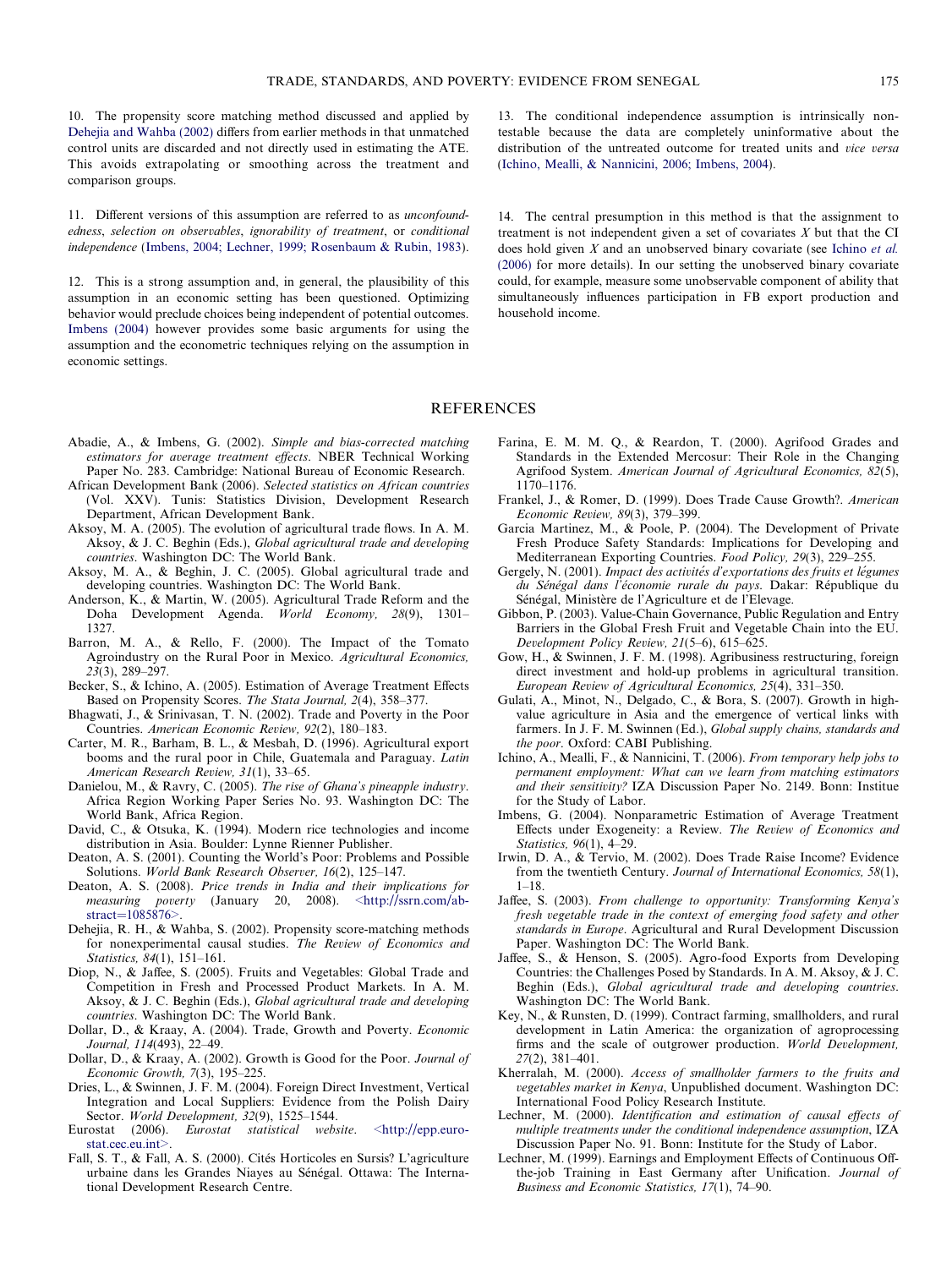<span id="page-15-0"></span>176 WORLD DEVELOPMENT

- Maertens, M., & Swinnen, J. F. M. (2007). Standards as Barriers and Catalysts for Trade, Growth and Poverty Reduction. Journal of International Agricultural Trade and Development, 4(1), 47–61.
- McCulloh, N., & Ota, M. (2002). Export horticulture and poverty in Kenya, IDS Working Paper 174. Sussex: Institute for Development Studies.
- Minot, N., & Ngigi, M. (2004). Are horticultural exports a replicable success story? Evidence from Kenya and Côte d'Ivoire. EPTD/MTID discussion paper. Washington DC: International Food Policy Research Institute.
- Minten, B., Randrianarison, L., & Swinnen, J. F. M. (2006). Global retail chains and poor farmers: Evidence from Madagascar. LICOS Discussion Paper No. 164. Leuven: Centre for Institutions and Economic Performance.
- Neven, D., Odera, M., Reardon, T., & Wang, H. (2008). Kenyan supermarkets and emerging middle-class horticulture farmers. mimeo (unpublished paper).
- Reardon, T., & Berdegué, J. (2002). The Rapid Rise of Supermarkets in Latin America: Challenges and Opportunities for Development. Development Policy Review, 20(4), 371–388.
- Reardon, T., Codron, J. M., Busch, L., Bingen, J., & Harris, C. (1999). Global change in agrifood grades and standards: agribusiness strategic responses in developing countries. International Food and Agribusiness Management Review, 2(3), 421–435.
- Reardon, T., Timmer, P. C., Barrett, C., & Berdegué, J. (2003). The Rise of Supermarkets in Africa, Asia, and Latin America. American Journal Agricultural Economics, 85(5), 1140–1146.
- République du Sénégal (2004). La Pauvreté au Sénégal: de la Dévaluation de 1994 a` 2001–2002. Dakar: Ministere de l'Economie et des Finances, Direction de la Prévision et de la Statistique.
- Rodriguez, F., & Rodrik, D. (2000). Trade policy and economic growth: A skeptic's guide to the cross-national evidence. Cambridge and London: MIT Press.
- Rosenbaum, P. (1987). Sensitivity analysis to certain permutation inferences in matched observational studies. Biometrika, 74(1), 13–26.
- Rosenbaum, P. R., & Rubin, D. B. (1983). The central role of the propensity score in observational studies for causal effects. Biometrika, 70, 41–55.
- Sautier, D., Vermeulen, H., Fok, M., & Bienabé, F. (2006). Case-studies of agro-processing and contract agriculture in Africa. Santiaogo: Rimisp-Latin American Center for Rural Development.
- Srinivasan, T. N., & Bhagwati, J. (2001). Outward-Orientation and Development: Are Revisionists Right?. In L. Deepak, & R. H. Snape (Eds.), Trade, development and political economy: Essays in honour of Anne O. Krueger. New York: Palgrave.
- Swinnen, J. F. M. (2007). Global Supply Chains. Standards and the poor. Oxford: CABI Publishing.
- Swinnen, J. F. M., Dries, L., Noev, N., & Germenji, E. (2006). Foreign investment, supermarkets, and the restructuring of supply chains: Evidence from Eastern European dairy sector. LICOS Discussion Paper No. 165. Leuven: Centre for Institutions and Economic Performance.
- Swinnen, J. F. M., & Vandeplas, A. (2007). Quality, efficiency premia, and development. LICOS Discussion Paper No 184. Leuven: Centre for Institutions and Economic Performance.
- Swinnen, J. F. M., Vercammen, J., & Rozelle, S. (2008). Standards and development. LICOS Discussion Paper No. 199. Leuven: Centre for Institutions and Economic Performance.
- Unnevehr, L. J. (2000). Food Safety Issues and Fresh Food Product Exports from LDCs. Agricultural Economics, 23(3), 231–240.
- Verpoorten, M., & Berlage, L. (2007). Economic Mobility in Rural Rwanda: A Study of the Effects of War and Genocide at the Household Level. Journal of African Economies, 16(3), 349–392.
- von Braun, J., Hotchkiss, D., & Immink. M. (1989). Nontraditional export crops in Guatemala: effects on production, incomes, and nutrition. Research Report No. 73. Washington: International Food Policy Reserrach Institute.
- Wang, H., Dong, X., & Rozelle, S. (2006). Producing and procuring horticulture crops with Chinese characteristics: The case of Northern China. Contributed paper at the International Association of Agricultural Economists Conference. Gold Coast, Australia, August 12–18.
- Weatherspoon, D. D., & Reardon, T. (2003). The Rise of Supermarkets in Africa: Implications for Agrifood Systems and the Rural poor. Development Policy Review, 21(3), 333–356.
- Winters, A. L., McCulloh, N., & McKay, A. (2004). Trade Liberalization and Poverty: the Evidence so Far. Journal of Economic Literature, XLII, 72–115.
- Wooldridge, J. M. (2002). Econometric analysis of cross section and panel Data. Cambridge: The MIT Press.
- Wooldridge, J. M. (2004). Estimating average partial effects under conditional moment independence assumptions. Michigan: Department of Economics, Michigan State University.
- World Bank (2004). Implementation completion Report PPFI-Q0640 IDA-30170 for the Senegal Agricultural Export Promotion Project. Washington DC: The World Bank.
- World Trade Organization (2006). Actual SPS notifications. [<http://](http://www.wto.org/english/tratope/spse) [www.wto.org/english/tratope/spse>](http://www.wto.org/english/tratope/spse).

#### APPENDIX A

Table A1. Results of structural regression Model I (regression on covariates) and Model II (regression on propensity scores)

| Covariates                    | Model 1<br>Regression on covariates) |                      |         | Model II    |                                 |         |  |
|-------------------------------|--------------------------------------|----------------------|---------|-------------|---------------------------------|---------|--|
|                               |                                      |                      |         |             | Regresion on propensity scores) |         |  |
|                               | Coefficient                          | Linearized Std. Err. |         | Coefficient | Bootstrap Std. Err.             |         |  |
| $W_1$ (agro-industrial empl.) | 1.950                                | 0.913                | 2.14    | 1.831       | 0.889                           | 2.06    |  |
| $W_2$ (FB contract farming)   | 3.359                                | 1.358                | 2.47    | 3.349       | 1.373                           | 2.44    |  |
| $PS_{1}W_1$                   |                                      |                      |         | 5.310       | 3.800                           | 1.40    |  |
| $PS_{1}/W_{2}$                |                                      |                      |         | $-18.413$   | 15.347                          | $-1.20$ |  |
| Land                          | 0.038                                | 0.074                | 0.51    | 0.135       | 0.130                           | 1.04    |  |
| Labor                         | 0.482                                | 0.154                | 3.13    | 0.502       | 0.207                           | 2.42    |  |
| AGE                           | $-0.257$                             | 0.212                | $-1.21$ | $-0.291$    | 0.216                           | $-1.35$ |  |
| AGE <sup>2</sup>              | 0.001                                | 0.002                | 0.80    | 0.002       | 0.002                           | 0.97    |  |
| D-Ratio                       | $-0.400$                             | 1.883                | $-0.21$ | 0.074       | 1.888                           | 0.04    |  |
| Education                     | 2.243                                | 1.564                | 1.43    | 2.475       | 1.540                           | 1.61    |  |

(continued on next page)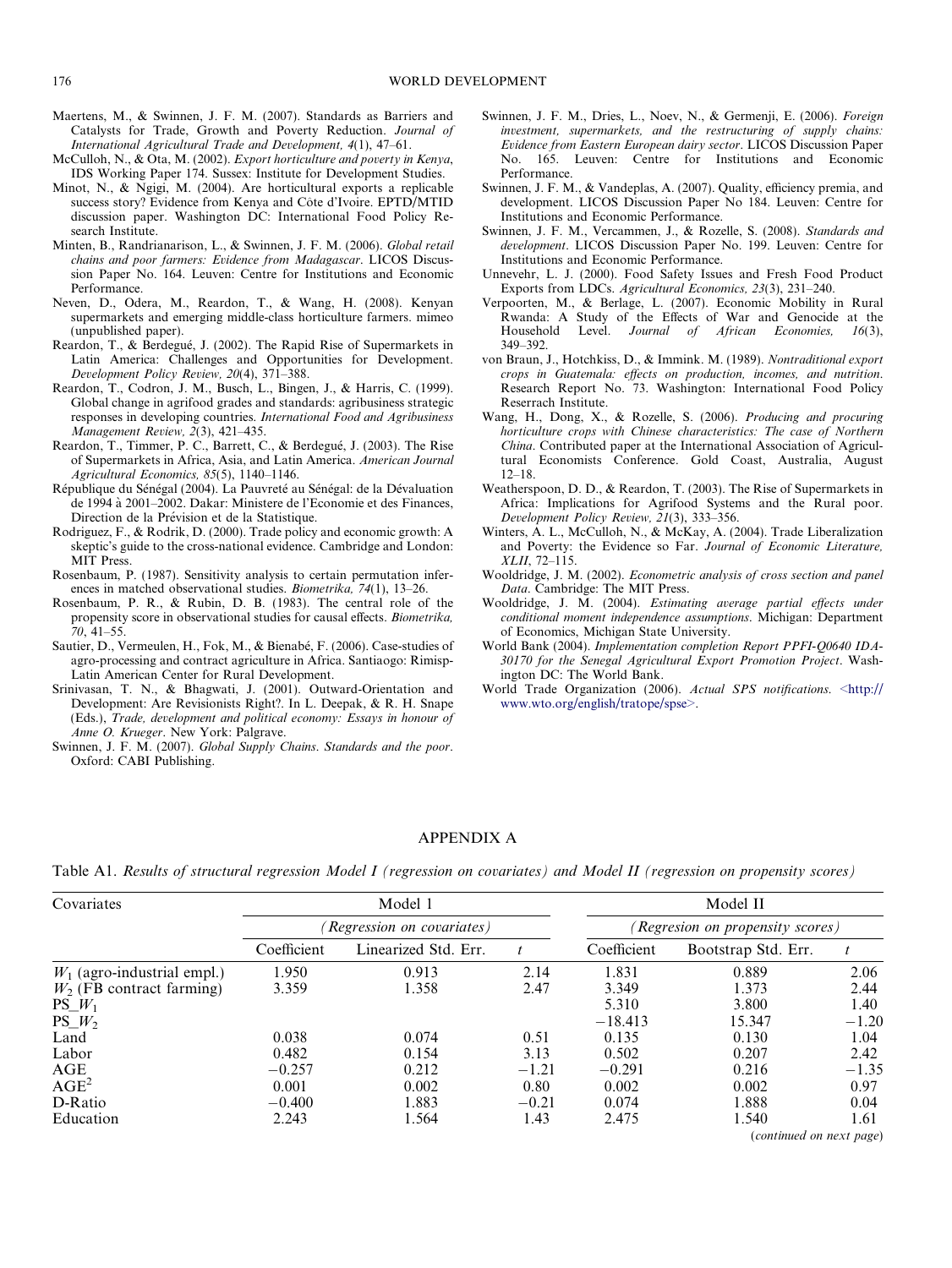<span id="page-16-0"></span>

| Covariates            | Model 1<br>(Regression on covariates) |                |         | Model II<br>(Regresion on propensity scores) |                |         |      |
|-----------------------|---------------------------------------|----------------|---------|----------------------------------------------|----------------|---------|------|
|                       |                                       |                |         |                                              |                |         |      |
|                       | Ethnicity                             | 0.405          | 0.625   | 0.65                                         | 1.186          | 0.919   | 1.29 |
| Union                 | $-0.970$                              | 0.870          | $-1.11$ | $-0.123$                                     | 1.055          | $-0.12$ |      |
| Village <sub>1</sub>  | $-0.013$                              | 2.502          | $-0.01$ | $-0.054$                                     | 2.552          | $-0.02$ |      |
| Village <sub>2</sub>  | $-0.359$                              | 2.477          | $-0.14$ | $-0.404$                                     | 2.533          | $-0.16$ |      |
| Village <sub>3</sub>  | $-1.342$                              | 2.744          | $-0.49$ | $-1.387$                                     | 2.807          | $-0.49$ |      |
| $\rm{}Village_4$      | $-0.844$                              | 2.631          | $-0.32$ | $-0.931$                                     | 2.695          | $-0.35$ |      |
| Village <sub>5</sub>  | 11.629                                | 5.751          | 2.02    | 11.695                                       | 5.744          | 2.04    |      |
| Village <sub>6</sub>  | 0.184                                 | 2.583          | 0.07    | 0.344                                        | 2.639          | 0.13    |      |
| Village <sub>7</sub>  | $-0.575$                              | 2.602          | $-0.22$ | $-0.522$                                     | 2.657          | $-0.20$ |      |
| Village <sub>8</sub>  | 7.995                                 | 5.185          | 1.54    | 6.825                                        | 5.043          | 1.35    |      |
| Village <sub>9</sub>  | $-1.902$                              | 2.890          | $-0.66$ | $-2.602$                                     | 3.125          | $-0.83$ |      |
| Village <sub>10</sub> | 0.415                                 | 2.456          | 0.17    | $-0.201$                                     | 2.742          | $-0.07$ |      |
| $Village_{11}$        | $-1.636$                              | 2.717          | $-0.60$ | $-2.537$                                     | 3.107          | $-0.82$ |      |
| Village <sub>12</sub> | $-2.110$                              | 2.464          | $-0.86$ | $-3.042$                                     | 2.869          | $-1.06$ |      |
| Village <sub>13</sub> | $-0.068$                              | 2.501          | $-0.03$ | $-0.830$                                     | 2.831          | $-0.29$ |      |
| Village <sub>14</sub> | 0.084                                 | 2.381          | 0.04    | 0.269                                        | 2.440          | 0.11    |      |
| Village <sub>15</sub> | 0.021                                 | 2.427          | 0.01    | 0.050                                        | 2.478          | 0.02    |      |
| Village <sub>16</sub> | 0.375                                 | 2.511          | 0.15    | 0.257                                        | 2.565          | 0.10    |      |
| Village <sub>17</sub> | 1.241                                 | 3.105          | 0.40    | 0.349                                        | 3.315          | 0.11    |      |
| Village <sub>18</sub> | 3.213                                 | 2.713          | 1.18    | 2.393                                        | 3.111          | 0.77    |      |
| Village <sub>19</sub> | $-1.001$                              | 2.979          | $-0.34$ | $-1.212$                                     | 2.956          | $-0.41$ |      |
| Village <sub>20</sub> | $-1.372$                              | 2.651          | $-0.52$ | $-2.280$                                     | 2.894          | $-0.79$ |      |
| Village <sub>21</sub> | 0.480                                 | 2.525          | 0.19    | $-0.079$                                     | 2.800          | $-0.03$ |      |
| Village <sub>22</sub> | 2.693                                 | 2.892          | 0.93    | 1.822                                        | 3.187          | 0.57    |      |
| Village <sub>23</sub> | $-0.656$                              | 2.435          | $-0.27$ | $-0.515$                                     | 2.472          | $-0.21$ |      |
| Village <sub>25</sub> | $-1.743$                              | 2.432          | $-0.72$ | $-2.157$                                     | 2.886          | $-0.75$ |      |
| Constant              | 7.684                                 | 7.079          | 1.09    | 7.662                                        | 7.070          | 1.08    |      |
|                       |                                       | $R^2 = 0.3196$ |         |                                              | $R^2 = 0.3232$ |         |      |

APPENDIX A1—Continued

Total household income, the dependent variable, is measured in million FCFA.

Village 24 is omitted and is the base category to which coefficients of the other village dummy variables need to be compared.

# APPENDIX B

Table A2. Results of structural regression model I (regresson on covariates) and model II (regression on propensity scores); excluding potentially influential observations

| Covariates                      | Model I<br>(Regression on covariates) |                      |          | Model II<br>(Regresion on propensity scores) |                          |                  |
|---------------------------------|---------------------------------------|----------------------|----------|----------------------------------------------|--------------------------|------------------|
|                                 |                                       |                      |          |                                              |                          |                  |
|                                 | Coefficient                           | Linearized Std. Err. | t        | Coefficient                                  | Bootstrap Std. Err.      | $\boldsymbol{t}$ |
| $W_1$ , (agro-industrial empl.) | 1.879                                 | 0.888                | 2.11     | 1.804                                        | 0.868                    | 2.08             |
| $W_2$ (FB contract farming)     | 2.554                                 | 0.874                | 2.92     | 2.562                                        | 0.864                    | 2.97             |
| $PS_{\_}W_1$ ,                  |                                       |                      |          | 2.919                                        | 3.123                    | 0.93             |
| $PS_{N_2}$                      |                                       |                      |          | $-13.404$                                    | 15.341                   | $-0.87$          |
| Land                            | 0.060                                 | 0.071                | 0.84     | 0.140                                        | 0.136                    | 1.02             |
| Labor                           | 0.419                                 | 0.143                | 2.93     | 0.452                                        | 0.200                    | 2.26             |
| Age                             | $-0.080$                              | 0.139                | $-0.58$  | $-0.103$                                     | 0.141                    | $-0.73$          |
| Age <sup>2</sup>                | 0.000                                 | 0.001                | $-0.05$  | 0.000                                        | 0.001                    | 0.13             |
| D-ratio $-0.586$                | 1.716                                 | $-0.34$              | $-0.317$ | 1.715                                        | $-0.19$                  |                  |
| Education                       | 1.722                                 | 1.199                | 1.44     | 1.850                                        | 1.195                    | 1.55             |
| Ethnicity                       | 0.332                                 | 0.601                | 0.55     | 0.765                                        | 0.842                    | 0.91             |
| Union                           | $-0.826$                              | 0.861                | $-0.96$  | $-0.357$                                     | 1.055                    | $-0.34$          |
| Village <sub>1</sub>            | $-0.540$                              | 2.232                | $-0.24$  | $-0.568$                                     | 2.260                    | $-0.25$          |
| Village <sub>2</sub>            | $-0.809$                              | 2.213                | $-0.37$  | $-0.840$                                     | 2.247                    | $-0.37$          |
| Village <sub>3</sub>            | $-1.627$                              | 2.367                | $-0.69$  | $-1.657$                                     | 2.404                    | $-0.69$          |
| Village <sub>4</sub>            | $-1.244$                              | 2.317                | $-0.54$  | $-1.298$                                     | 2.355                    | $-0.55$          |
| Village <sub>6</sub>            | $-0.342$                              | 2.272                | $-0.15$  | $-0.244$                                     | 2.312                    | $-0.11$          |
| Village <sub>7</sub>            | $-0.808$                              | 2.311                | $-0.35$  | $-0.778$                                     | 2.350                    | $-0.33$          |
|                                 |                                       |                      |          |                                              | (continued on next page) |                  |